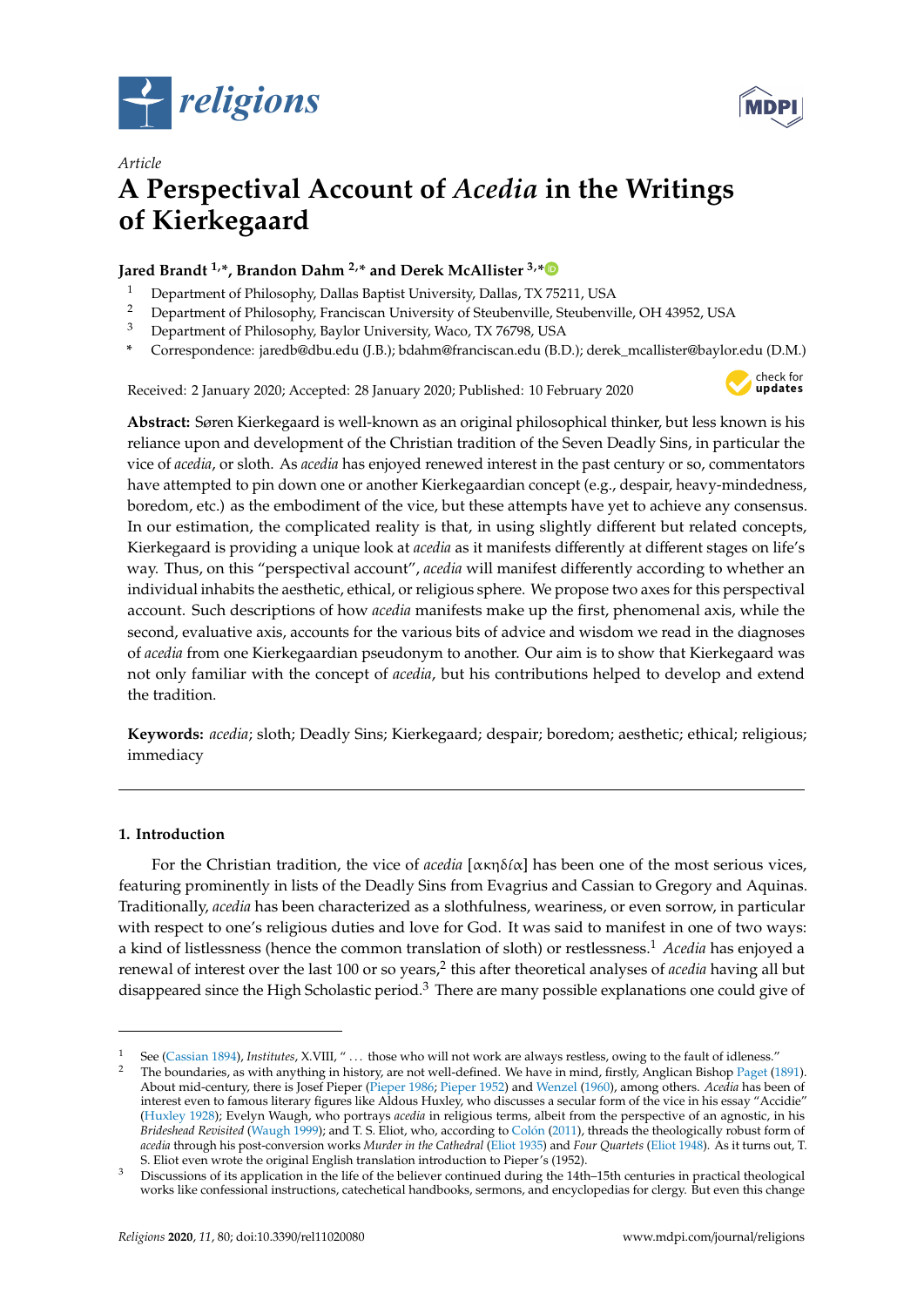this fact, $4$  but we will not pursue this here. Instead, we will focus on one writer, Søren Kierkegaard, who precedes this recent renaissance, who himself paid close attention to the vicious side of human nature and whose erudition supplied him with the means to explore it.

At first glance, Kierkegaard's work is not an obvious place to turn to in a discussion of *acedia*; he uses the word '*acedia*' only once.<sup>5</sup> Nevertheless, there is good reason to think that some of the central phenomena he investigates are closely related to *acedia*. For instance, early on in the resurgent interest in *acedia*, Josef Pieper [\(Pieper](#page-21-1) [1986;](#page-21-1) [Pieper](#page-21-2) [1952\)](#page-21-2) uses, *inter alia*, Kierkegaardian concepts in his analysis of *acedia*. Since then, Kierkegaardian concepts have come to appear regularly in discussions of the vice. These discussions have been occasioned by discussion of the vice instead from thematic discussions of *acedia* in Kierkegaard. So, it is not surprising that there is no consensus regarding just which Kierkegaardian concept most neatly parallels *acedia*. Some writers, including Pieper, claim that one of the forms of despair in *The Sickness Unto Death* is *acedia*. <sup>6</sup> Others identify the vice as the melancholy or depression [*Tungsind*] discussed in *Either*/*Or*. <sup>7</sup> Still others see a connection between *acedia* and Kierkegaardian notions like boredom $^8$  or spiritual trial. $^9$  In our view, all of these proposals are, in some sense, correct. There are, in fact, strong parallels between each of these concepts and *acedia*. We see this as part of the very design of Kierkegaard's authorship: to subject specific phenomena (including *acedia*) to close scrutiny from diverse perspectives, the result of which is a more thorough analysis of the phenomena.

To be more precise, we argue for the following thesis. Beyond simply exhibiting a prior familiarity with *acedia* (both *de dicto* and *de re*), Kierkegaard's philosophical and theological categories also reveal his own novel contribution to the capital vices tradition in the form of extending and developing our understanding of *acedia*. To be clear, our thesis does not require that Kierkegaard deliberately intended to develop *acedia* as such, but that his own thinking reflects deep and extensive elements of older Chrisitan traditions, whether he encountered these through reading or ecclesial practice, such that in his thinking can be found a natural extension of the tradition on *acedia*. <sup>10</sup> We call this novel contribution his perspectival analysis of *acedia*. The perspectives he considers are, in Kierkegaardian terminology: the aesthetic life, the ethical life, and the religious life.<sup>11</sup> This perspectival analysis has two axes:

(i) phenomenal axis: the experience of *acedia* in different life stages,<sup>12</sup>

<sup>(</sup>ii) evaluative axis: the diagnoses of *acedia* from different life stages.

in emphasis reveals that theoretical discussions of *acedia* had long since subsided since the High Scholastic era. Cf. [Wenzel](#page-21-3) [\(1960,](#page-21-3) pp. 174–81). Wenzel also sees in this change in *acedia*'s emphasis a shift to external, particular, confessional "concrete faults, [rather than on] abstract states of mind" (p. 177).

<sup>4</sup> For example, perhaps it is because the vice had characteristic beginnings in the monastic form of life, which itself faded from prominence; or perhaps the earlier Scholastic theoretical treatments had settled the issue (or maybe rather they were too obscure).

<sup>&</sup>lt;sup>5</sup> This came in a short journal entry in 1839. We will have more to say about this below. Apart from another, even shorter, journal entry in 1849 (NB10: 23 1849, *SKS* 21, 269), which is more of a mention than a use of the word, in connection with Bonaventure's work, there is no other significant interaction with the actual term. (We argue, of course, that he was interacting significantly with the concept under different terminology.)

<sup>6</sup> See [\(Pieper](#page-21-1) [1986;](#page-21-1) [Pieper](#page-21-2) [1952;](#page-21-2) [DeYoung](#page-20-5) [2015\)](#page-20-5).

See [\(Cappelørn](#page-20-6) [2008;](#page-20-6) [Ferguson](#page-20-7) [1994\)](#page-20-7).

<sup>8</sup> See [\(Kuhn](#page-21-5) [1976;](#page-21-5) [McDonald](#page-21-6) [2009;](#page-21-6) [Pattison](#page-21-7) [2013\)](#page-21-7).

See [\(Podmore](#page-21-8) [2011,](#page-21-8) [2013\)](#page-21-9).

<sup>10</sup> For example, "Kierkegaaard refers to pagan virtues as 'glittering vices' (*SKS* 9, 60; [Kierkegaard](#page-20-8) [1995,](#page-20-8) *WL* 53; [Kierkegaard](#page-20-9) [1980,](#page-20-9) *SUD* 46). The term, also used by other Church Fathers, is explicated in [Augustine's] *Civitate dei* [XIX, 25]" [\(Puchniak](#page-21-10) [2008,](#page-21-10) p. 13). Cf. *Kierkegaard Research: Sources, Reception and Resources Volume 4, Kierkegaard and the Patristic and Medieval Traditions* (2008) for more.

<sup>11</sup> There is little doubt that a perspectival account of *acedia* can be offered, perhaps even has been offered (we can only speculate), using different developmental categories, but Kierkegaard's spheres lend themselves particularly well to showcasing this. As we shall see, it is important not to place too much weight on the stages/spheres as clear categories, as Kierkegaard sometimes lumps them together (*SUD* 45).

<sup>12</sup> For shorthand, we sometimes will refer to these as "types of *acedia*", but to be sure, they are properly speaking a description of the phenomenal experience, or what-it-is-like, to be afflicted with *acedia* from the *perspective* of the aesthetic, ethical, and religious spheres, respectively.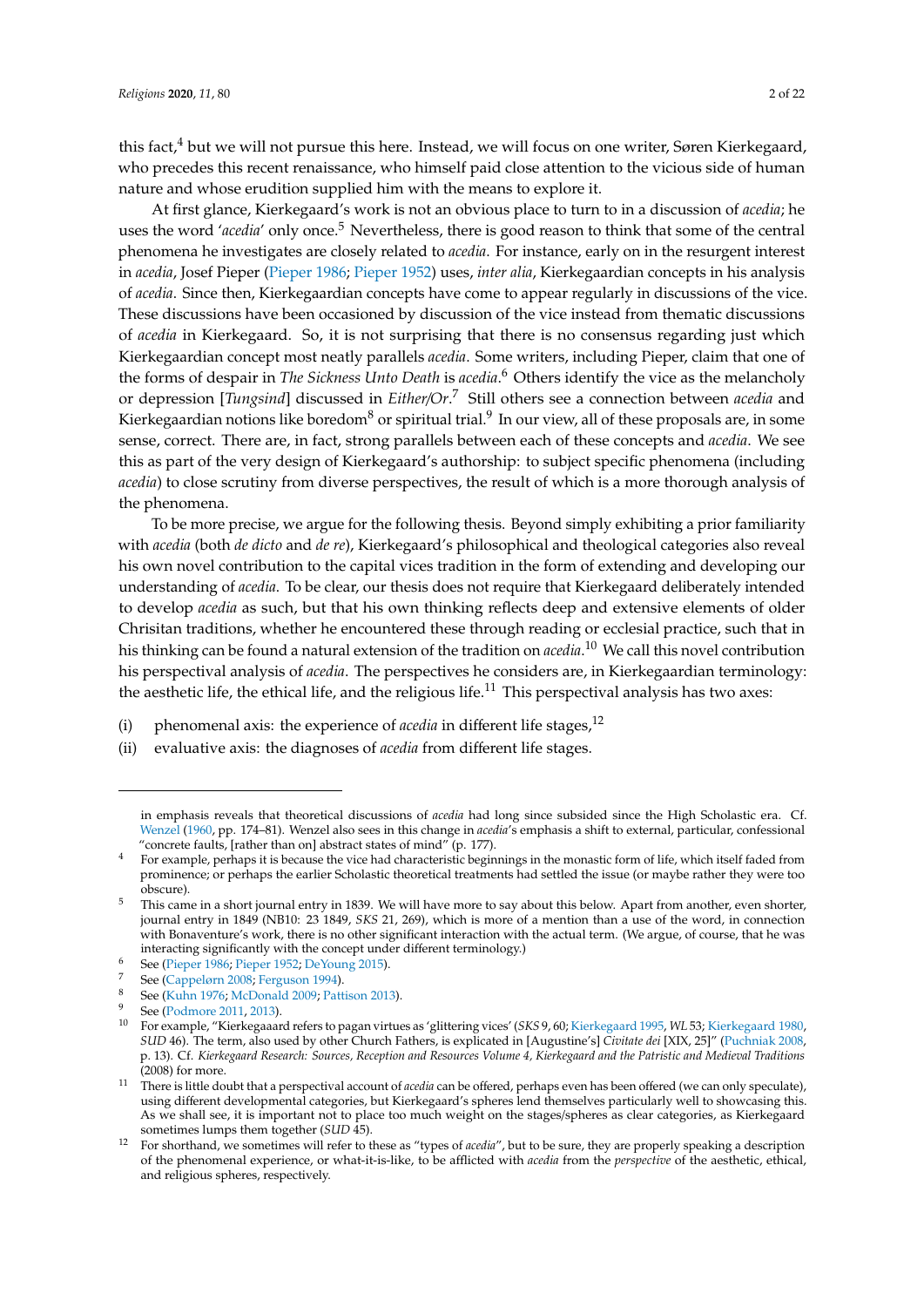Thus, for example, the experience of *acedia* from the perspective of the aesthetic life (hereafter, "aesthetic *acedia"*) is distinct from the experience of *acedia* from the perspective of the ethical life (hereafter "ethical *acedia*"), and so on. More than this, each of these can be diagnosed or evaluated from differing, higher perspectives (as depicted in Figure  $1$ )<sup>13</sup>: for instance, a diagnosis of aesthetic *acedia* as given from the aesthetic sphere is distinct from a diagnosis of aesthetic *acedia* as given from the ethical sphere. (Readers of *Either/Or* will recognize immediately that this is the difference between A's evaluation of himself and Judge Wilhelm's evaluation of A's condition.) A's evaluation of himself and Judge Wilhelm's evaluation of A's condition.)

<span id="page-2-0"></span>

| Type                                 | Aesthetic Acedia                                                             | Ethical Acedia                                      | Religious Acedia      |
|--------------------------------------|------------------------------------------------------------------------------|-----------------------------------------------------|-----------------------|
| Experienced in:<br>(phenomenal axis) | Aesthetic Sphere                                                             | <b>Ethical Sphere</b>                               | Religious Sphere      |
| Diagnosed from:<br>(evaluative axis) | Aesthetic Perspective<br><b>Ethical Perspective</b><br>Religious Perspective | <b>Ethical Perspective</b><br>Religious Perspective | Religious Perspective |

**Figure 1.** Kierkegaard's Perspectival Analysis of *Acedia.*  **Figure 1.** Kierkegaard's Perspectival Analysis of *Acedia*.

If our thesis is correct, we think it has residual benefit in that a perspectival account of *acedia* If our thesis is correct, we think it has residual benefit in that a perspectival account of *acedia* resolves the lack of consensus in the secondary literature we have mentioned above (*viz.,* which Kierkegaardian concept most closely matches *acedia*).

In Sectio[n 2](#page-2-1), we give a brief conceptual history of *acedia* as it appears in the Christian tradition In Section 2, we give a brief conceptual history of *acedia* as it appears in the Christian tradition from the Desert Fathers to the Scholastics. More than a simple overview[, S](#page-2-1)ection 2 is critical for showing the complexity of *acedia*—its object, its effects, its provenance, and its remedies—a complexity which must be grasped in order to see how it is beautifully interwoven through Kierkegaard's authorship. Sections 3 and 4 discuss Kierke[gaa](#page-6-0)rd'[s a](#page-13-0)nalysis of *acedia* as it appears in two important works: *Either/Or* and *The Sickness Unto Death,* respectively.<sup>14</sup> Across Kierkegaard's authorship, we see a portrait of *acedia* from different perspectives (life stages); and, hence, we see different aspects of *acedia* being emphasized depending on the work. Finally, in Section 5, we close with an evaluation of Kierkegaard's contribution to the Christian tradition on *acedia*.

#### <span id="page-2-1"></span>**2.** *Acedia* **in the Christian Tradition**

Both Evagrius of Pontus (345–399) and John Cassian (360–435) included *acedia* in their lists of the eight "evil thoughts" [λογισμοι*, logismoi*]<sup>15</sup> or "principal faults"<sup>16</sup>—indeed, Evagrius calls it "the most

stages/spheres as clear categories, as Kierkegaard sometimes lumps them together (*SUD* 45).

<sup>&</sup>lt;sup>13</sup> It seems that, at least in Kierkegaard's works, a lower sphere does not diagnose a higher. However, [DeYoung](#page-20-10) [\(2009,](#page-20-10) p. 19) says, "when we read Brideshead Revisited by Evelyn Waugh, we see a portrait of the vice of sloth in explicitly religious terms (although narrated by an agnostic character)."

<sup>&</sup>lt;sup>14</sup> Space prohibits the consideration of more, but we think other works within the corpus can support the extension of our Concept of Anxiety. In a longer version of the project, we propose that the various forms of anxiety discussed in Concept of Anxiety represent manifestations of *acedia* in the diverse life stages as follows: Anxiety of Spiritlessness (Aesthetic), Anxiety Defined Dialectically as Fate or Guilt (Ethical or Ethical-Religious), and Anxiety about the Good (Religious). thesis: for instance, despair [*Fortvivlelse*] in *Works of Love*, the last two 'anxieties of the heathen' in *Christian Discourses,* and,

<sup>&</sup>lt;sup>15</sup> [Vlachos](#page-21-11) [\(1994\)](#page-21-11) explains the significance of these thoughts, or *logismoi:* "The Holy Fathers do not talk about concepts (*skepsis*) combined with the appropriate stimuli and images brought in either by sight, by hearing, or by both" (p. 45). As such, "logismoi" taken generally need apply to sinful or bad thoughts, but the context here makes it clear that the Desert Fathers but about thoughts (*logismoi*) . . . Conceptions are rational suggestions, while thoughts (*logismoi*) are rational suggestions understand these eight *logismoi* as normatively bad.

understand these eight *logismot* as normatively bad.<br><sup>16</sup> Cf. [Harmless](#page-20-11) [\(2004\)](#page-20-11): Evagrius "calls them 'thoughts,' not sins" (p. 312; cf. 218). "[Evagrius's] list would become, with slight Let Trainiess (2004). Evagints cans them thoughts, not sins (p. 912, cf. 216). [Evagints s] is would become, while signification, the seven deadly sins and enjoy a venerable place in the spirituality of the Middle Ages . . brought Evagrius's scheme to the Latin West was his disciple, John Cassian, who discussed them at length in two works, *The Institutes* and *The Conferences*" (p. 322).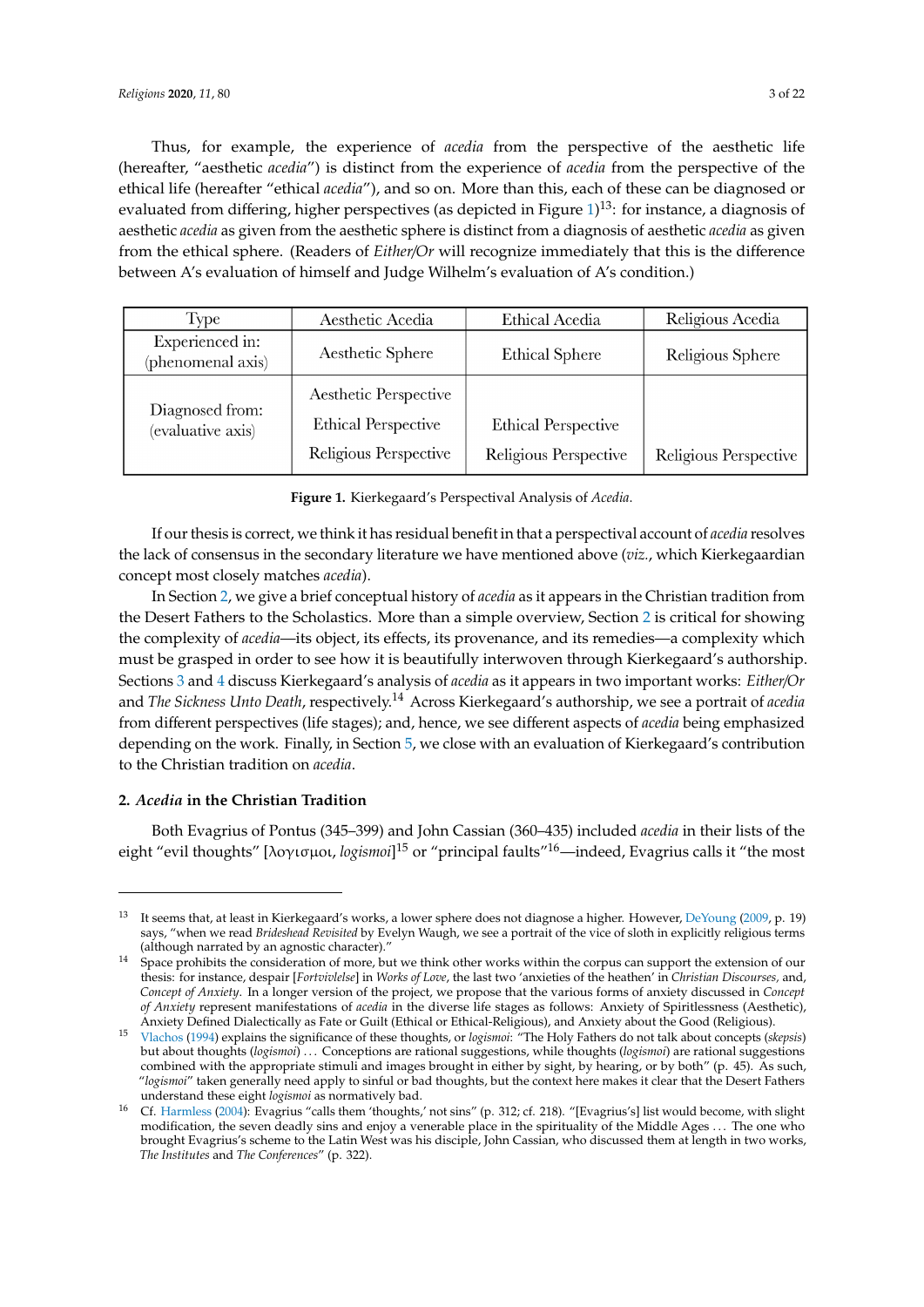troublesome of all" (*Praktikos*, 28). The Desert Fathers often described *acedia* in terms of a daimon [ $\delta\alpha$  $\mu\omega$ <sub>v</sub>] that brought a certain weariness or aversion to the work at hand:

"The demon of  $\alpha \kappa \eta \delta / \alpha$ , also called 'noonday demon,' is the most oppressive of all demons. He attacks the monk about the fourth hour and besieges his soul until the eighth hour . . . [sending] him hatred against the place, against life itself, and against the work of his hands  $\cdots$  "17

Both Evagrius and Cassian, in differing manners of emphasis, present the twofold effect of *acedia* as listlessness and restlessness. Cassian actually verbally conjoins both effects as a synonym for *acedia*: "*somno otii vel acediae*" ("by idle slumber or by *acedia*") (*Institutes*, X.21). In phenomenally rich language, Cassian describes *acedia* as a "weariness or distress of the heart"<sup>18</sup> which is closely related to sorrow [*tristitia*] <sup>19</sup> and prevalent among those who live in solitude (*Institutes*, X.I). Cassian emphasizes the twofold impact that *acedia* can have on a monk:

And so the true Christian athlete<sup>20</sup> who desires to strive lawfully in the lists of perfection, should hasten to expel this disease also from the recesses of his soul; and should strive against this most evil spirit of [acedia] in both directions, so that he may neither fall stricken through by the shaft of slumber, nor be driven out from the monastic cloister, even though under some pious excuse or pretext, and depart as a runaway.

#### (*Institutes*, X.V)

ἀ

The vice of *acedia* typically produces one of two effects in its victim: either an overwhelming laziness or listlessness, or a restlessness that makes the monk want to abandon his post or simply to immerse himself in work other than the task at hand. Cassian notes that one can follow upon the other: " . . . those who will not work are always restless, owing to the fault of idleness" (*Institutes*, X.VIII).

The first effect, listlessness, can be captured in all sorts of rich, colorful behavioral description—idleness, laziness, slothfulness—but the actual underlying motus driving all these perceivable behaviors is a person's inner life, namely, the individual's will. Either the monk experiences velleity, a diminished exercise of the will, or abulia, a complete absence of any movement of will. The second effect, restlessness, is a kind of busyness, but should not be mistaken for productive busyness. It is characterized by a deep, inarticulable aversion to the meaningful, God-given, spiritually-imbued work of the cloister, in favor of other tasks that either are not as urgent, are not as important, or are simply not the task given to this individual monk. This latter effect of restlessness may thus actually result in activities that are "entertaining", or, as we would say in English, "diversions".<sup>21</sup>

Following Evagrius and other Egyptian monks,<sup>22</sup> Cassian identifies the principal remedy for *acedia* as its opposing virtue, *fortitudo* (strength, courage) (*Conferences*, V.23). However, Cassian arguably places

<sup>17</sup> [Wenzel](#page-21-3) [\(1960,](#page-21-3) p. 5) quoting Evagrius of Pontus, *Praktikos*, 12. This translation appears to be Wenzel's own, based on Eυαγριoυ Περι των oκτω λoγισµων πρoς Aνατoλιoν, the Greek text preserved in Migne's (*PG*, Tome 40, [Migne](#page-21-12) [1863,](#page-21-12) pp. 1271–78, esp. 1273–74).

<sup>&</sup>lt;sup>18</sup> ''... quod Græci ἀκηδίαν vocant, quam nos tædium sive anxietatem cordis possumus nuncupare.''

<sup>19</sup> It is unclear whether Cassian's *Institutes* were written originally in Greek or Latin (and one's answer to this will likely presuppose an answer to the question of who the real Cassian was). According to Migne's (*PL*, Tome 49, [Migne](#page-21-13) [1846,](#page-21-13) pp. 9–11) historico-literary note which precedes Cassian's *opera omnia*, some Greek idiomatic phrases show up in Cassian's writings, making it possible that all of our extant copies are translations of original Greek manuscripts. Yet, while some books of the *Institutes* are preserved in Greek codices not older than the seventh century, the earliest printed edition was produced in Latin in Venice in 1481 [\(Tzamalikos](#page-21-14) [2012,](#page-21-14) p. 112, cf. 124). Tradition aligns Cassian with the Latin Fathers: note Migne's placement of his corpus in the series *Latina* rather than the series *Græca*.

<sup>&</sup>lt;sup>20</sup> As in αθλητής, or he who competes for a prize. Cf. 1 Cor. 9:24; Acts 20:24; Phil. 3:14; 2 Tim. 4:7–8.

<sup>21</sup> The Romance languages preserve this connection even more clearly: such as *divertir* (Fr., Sp., Pt.), from *divertere* (Lat.), which can mean variously "to divert/distract" or "to entertain"; as well as the derived adjectives *divertente* (It.) and *divertissant* (Fr.), which mean "entertaining", "funny", or "amusing".

<sup>&</sup>lt;sup>22</sup> Who had advised that the "main remedy against ακηδία was to keep the cell, to practice endurance, to nourish supernatural hope, and so on" [\(Wenzel](#page-21-3)  $1960$ , pp.  $21-\overline{22}$ ).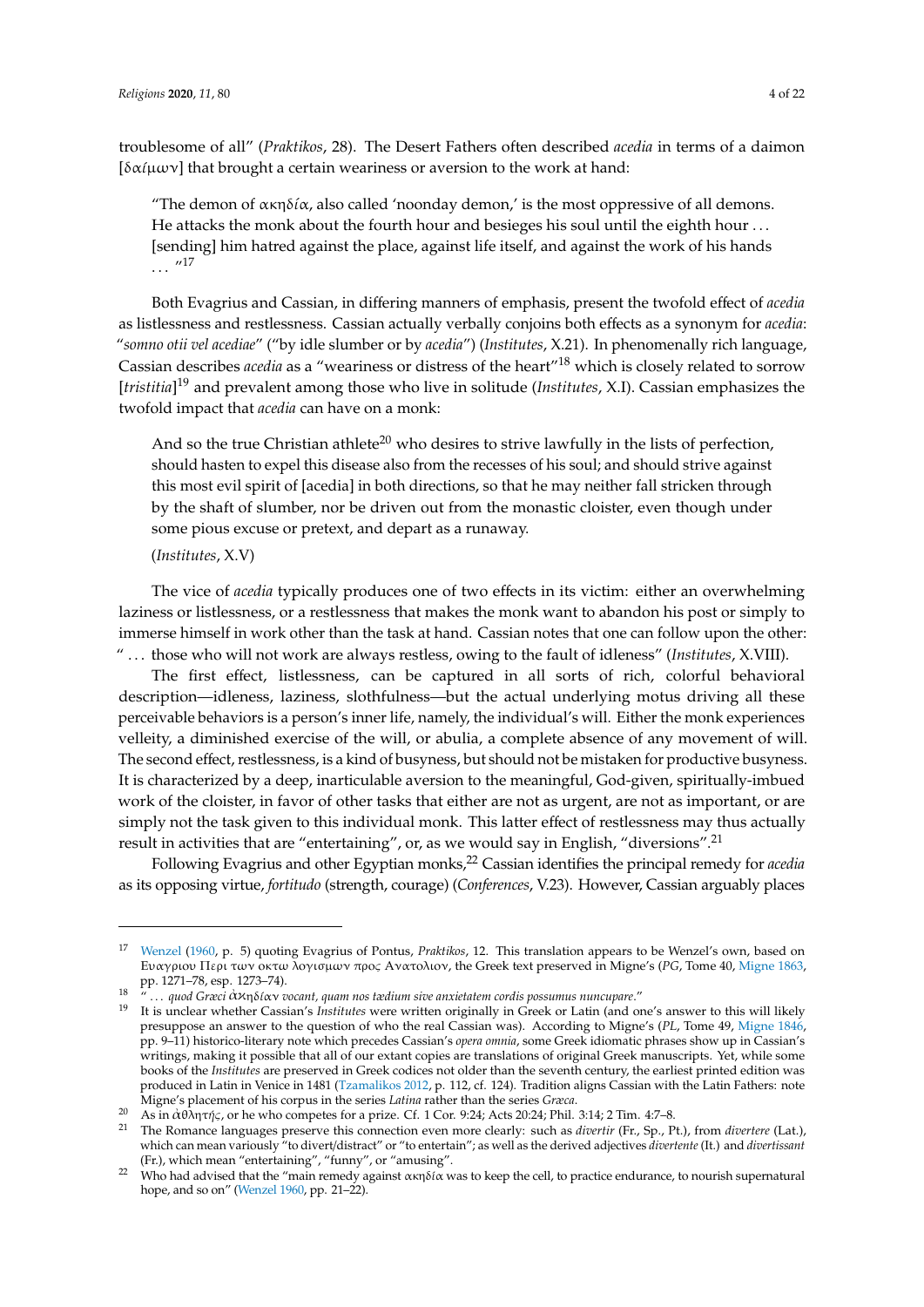more point of emphasis than did previous writers on a second chief remedy: work by hand. For all the apparent tension between these two very different remedies, however, there is strong reason to conclude that the remedy for *acedia* with respect to one's inner life is to practice *fortitudo*, while the remedy for *acedia* with respect to one's outer life is manual work.<sup>23</sup> Rather than meaningless activity, manual work is dignified when it has the proper end. Cassian's exhortations suggest that manual labor could be just as noble as brotherly love (1 Thess. 4:9), in that *acedia* (*inquietudo*, *otiositas*, *anxietas sive taedium cordis*) could be quieted and the heart made tranquil by a renewed, purposeful focus on meaningful work

From its beginning, *acedia* was designated as a capital vice, no doubt in part due to its twofold effect and its tendency to open the door to many other temptations. While Cassian was the first to establish a fixed progeny for each of the *logismoi*, <sup>24</sup> Pope Gregory I (540–604) provides a memorable image, likening the capital vices to leaders of an army:

For the tempting vices . . . some of them go first, like captains, others follow, after the manner of an army. For all faults do not occupy the heart with equal access . . . For when pride, the queen of sins, has fully possessed a conquered heart, she surrenders it immediately to seven principal sins, as if to some of her generals, to lay it waste. And an army in truth follows these generals, because, doubtless, there spring up from them importunate hosts of sins.

#### (*Moralia in Iob*, 31.45.87)

In the case of *acedia*, we will find evidence of both tendencies—laziness and restlessness—among its "daughter" vices: "From [*acedia*] there arise malice, rancor, cowardice, despair, slothfulness in fulfilling the commands, and a wandering of the mind on unlawful objects" (*Moralia in Iob*, 31.45.88).

Finally, the Scholastics, principally St. Thomas Aquinas (1225–1274), round out the analysis by identifying the root of *acedia qua* sin, both its object and its cause. While the early Fathers like Cassian had included both *tristitia* (sadness) and *acedia* among the principal vices (their list had eight members), Aquinas lists only *acedia* among the Sins, while listing *tristitia*, properly speaking, only among the passions. But, ever the master of nuance, Aquinas assigns *acedia* (*qua* passion) as a species of *tristitia*. A person experiences *tristitia* when she perceives the conjoining of something bad to herself.<sup>25</sup> The specific sorrow that is *acedia* characteristically occurs when, in sorrow, "the mind is weighed down so much, that even the limbs become motionless" (I.II.35.8.*co*). Like most passions *tristitia* is morally neutral when considered apart from a particular object or degree,<sup>26</sup> yet *tristitia* becomes bad either when (a) a person, in her sorrow, misperceives a genuine good as evil [*malum*], or when (b) sorrow is immoderate, or ungoverned by reason.<sup>27</sup> We see both happen in the specific case of *acedia qua* passion. In the first place, *acedia* goes awry when it manifests as "sorrow for spiritual good" (II.II.35), specifically, "sorrow about spiritual good in as

<sup>23</sup> While Cassian "recommends cultivating fortitude and keeping the cell" in his *Conferences*, he goes through the whole *Institutes* "[speaking] *only* of manual work" [\(Wenzel](#page-21-3) [1960,](#page-21-3) p. 22, emphasis added). This tension is easily explained by examining Cassian's purpose for writing and the audience he had in mind for each work. "[T]he *Collationes* [*Conferences*] treats of the monk's 'inner dispositions,' whereas the *Instituta* [*Institutes*] is concerned with the external regulations given to a [cenobitic] monastic community in need of a rule" [\(Wenzel](#page-21-3) [1960,](#page-21-3) p. 22; cf. *Conferences*, Pt. I preface).

<sup>&</sup>lt;sup>24</sup> Since there is no model or analogue for such progenies in earlier writers, it is likely that Cassian's source for these progenies, in the case of *acedia*, derived from Paul's epistle to the Thessalonian church, commentary on which Cassian devotes roughly half of Book X (*Institutes*, X.7–16). The relevant passages are 1 Thess. 4:9–11 and 2 Thess. 3:6–15 An additional source might have been 1 Tim. 5:13, where we get the grouping "idlers, gossipers, and busybodies." Cf. [Wenzel](#page-21-3) [\(1960,](#page-21-3) p. 21).

<sup>25</sup> See [Aquinas](#page-20-12) [\(1947\)](#page-20-12), *STh* I.II.35–9. Crucially, *acedia* also is the name given to a species of *tristitia*, which, when taken in this sense of a passion, is not necessarily morally bad. Thomas discusses the two in two separate places in the *Summa*: *acedia qua* passion in I.II.35.8, and *acedia qua* sin in II.II.35.

<sup>&</sup>lt;sup>26</sup> We do not claim that all passions in themselves are morally neutral; rather, we purposely limit the claim to all passions at the level of genus considered apart from any object (to the extent this is possible). Cf. [Miner](#page-21-15) [\(2009,](#page-21-15) p. 93) who says, "This Article [I.II.24.4] qualifies any simple view according to which Aquinas regards the passions as neither good nor evil in themselves." For example, "Envy is a passion that is evil in its species. Defined as sorrow for another's good, envy is evil *per se*. It is impossible to suffer envy toward the right person, at the right time, and in the right way."

<sup>27</sup> "Wherefore sorrow, in itself, calls neither for praise nor for blame: whereas *moderate sorrow for evil calls for praise*, while *sorrow for good*, and again *immoderate sorrow for evil, call for blame*. It is in this sense that sloth [*acedia*] is said to be a sin" (II.II.35.1.*ad*1, emphasis added).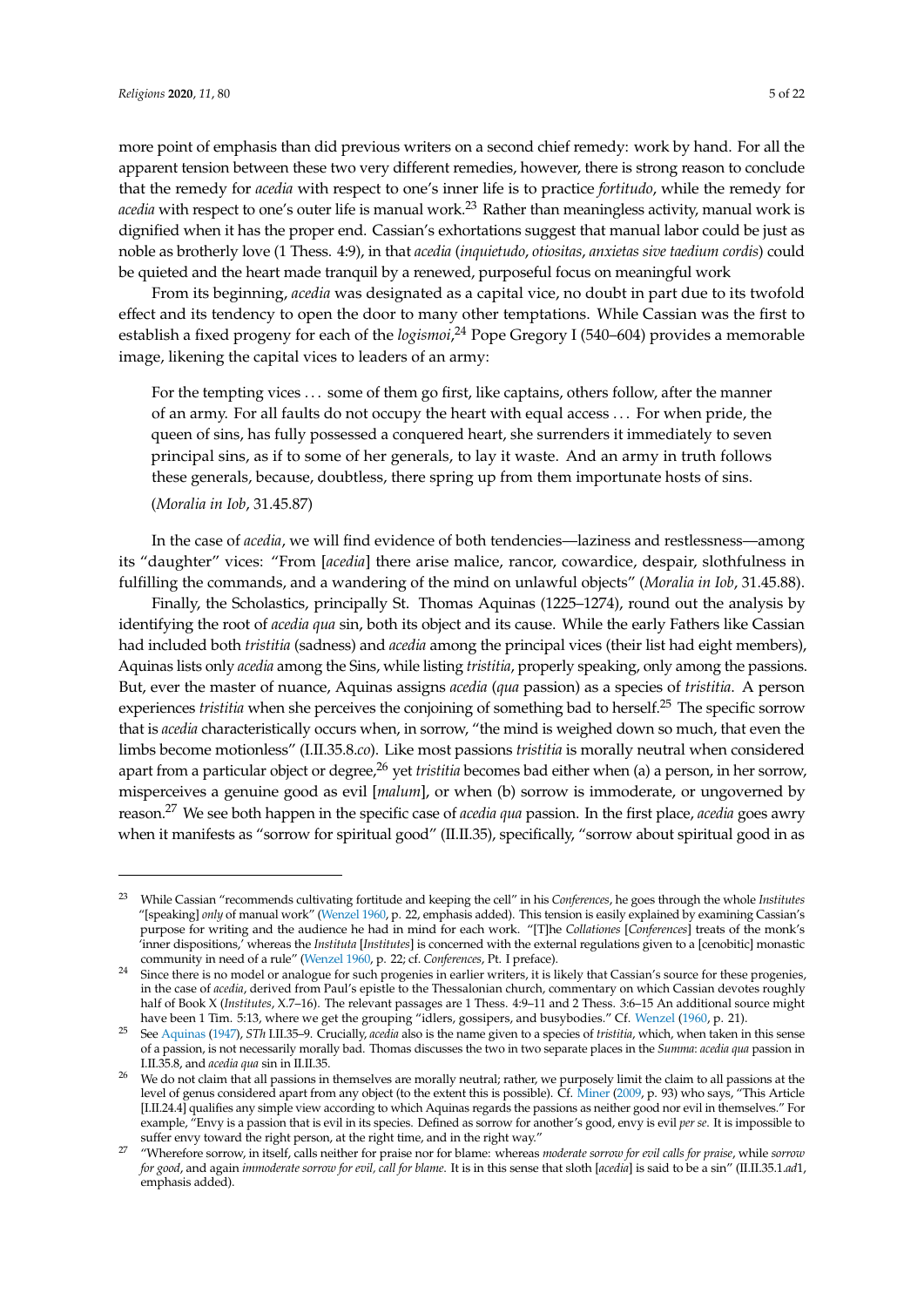much as it is a Divine good" (II.II.35.3). Thus, *acedia* undermines *caritas* (charity),<sup>28</sup> by robbing a person of the joy which is its proper effect. Rather than experiencing joy, the person instead shrinks sorrowfully away from union with God precisely because she misconstrues this great good as a bad. In the second place, more simply, *acedia* goes awry when it manifests immoderately.<sup>29</sup> Thomas is clear that even "a sorrow over what is genuinely bad is bad in its effect if it burdens [*aggravet*30] a man in such a way that it draws him back totally from good works [*totaliter a bono opere retrahat*]" (II.II.35.1.*co*).<sup>31</sup> Clearly *acedia*'s sluggish effects echo in this shrinking away from good works.

Aquinas goes on to give an insightful explanation of the daughter vices of *acedia:* "no one can remain for a long time without pleasure and with sadness, [hence] it is necessary for something to arise from the sadness" (*ST* II.II.35.4.*ad*2).<sup>32</sup> Because a person cannot stay long in such sadness or active aversion, he either (a) withdraws from what's causing the sadness or (b) passes on to other things in which to take pleasure. The latter movement (b) is so uncomplicated that it be summarized in one daughter vice, a wandering of the mind on unlawful objects (*evagatio mentis circa illicita*). Thomas assigns the other five daughter vices to (a), indicating that there are various ways to characterize this withdrawing, whether by flight or fight. (i) Flight from man's spiritual end is despair (*desperatio*). Flight from the means to that end is either (ii) pusillanimity (shrinking from spiritual hardships that accompany the "counsels"), or (iii) listlessness (*torpor*) concerning the precepts (shrinking from fulfillment of the commands of justice in general, as with the Decalogue). "Such flight", Wenzel puts it, "sometimes leads to a sort of inner fighting against the causes of aversion."<sup>33</sup> (iv) Rancor is characterized by fighting against those persons who embody spiritual goods; (v) whereas malice (*malitia*) is that same inner battle against the spiritual goods themselves. Regardless of which daughter vice obtains, it obtains fundamentally *as a result of* that sadness, or aversion to, the Divine good.

From this discussion, we can summarize the traditional view of *acedia* in the following way: it is a sorrow over or a being weighed down away from divine good, in a way that is contrary to the rest that one ought to find in God. Its twofold effect is improper rest (listlessness, idleness) and restlessness. Fundamentally, its remedy consists in proper rest in God and His Goodness. To that end, *acedia*'s principal remedy, *fortitudo*, serves to strengthen the inner life through weariness and struggle, whereas its secondary remedy, manual work, can lead one to inner quietude. Aquinas's examination of its object and cause, along with his eudaimonistic framework that emphasizes man's proper end, union with God, reinforces the idea that work is dignified, especially when it is done in light of one's vocation given by God. Aquinas's account is also helpful is revealing how subtly *acedia*—a surreptitious *logismos* from its beginning—can creep from passive affect to outright willful sin. Importantly, though not obvious given its monastic origins, *acedia* is not unique to monks: from Cassian onward, knowledge of

<sup>&</sup>lt;sup>28</sup> Aquinas defines charity as "a certain friendship of man with God, founded upon a sharing of eternal blessedness. Now this sharing is not according to natural goods, but rather according to gifts freely given . . . So charity can neither be in us naturally, nor by natural powers that are acquired, but only by an infusion of the Holy Spirit, who is the love of the Father and the Son, whose participation in us is created charity itself" (II.II.24.2).

<sup>&</sup>lt;sup>29</sup> Interestingly, (b) concerns not the object but the mode of sorrow, that is, the way in which it manifests, moderately or immoderately. And while the moderation of sorrow is done by reason, this error is different from (a), which seems to be more properly an error of reason, since it is misidentifying the good object as bad. These both, however, seem to come in degrees (How bad? How immoderate?), which makes it difficult to say how vicious any instance of *acedia* is (thus our use of "goes awry" as opposed to "becomes vicious"); and whether this degree of badness tracks with the distinction between *acedia qua* passion that is bad *per se* because of its object (cf. [Miner](#page-21-15) [2009,](#page-21-15) p. 93), and *acedia qua* capital sin. (It is not clear when one becomes the other, but that may be an inherent issue of vagueness.) Perhaps Thomas's discussion of venial and mortal sin with respect to *acedia* may be of help here (II.II.35.3.*co*).

<sup>30</sup> Meaning "weighed down." Thomas speaks generally of sorrow as metaphorically "weighing down" (I.II.37.2.*co*), but also two species of *tristitia* in particular: *anxietas* / *angustia* (I.II.35.8.*arg*3), and *acedia* (I.II.35.8.*co*).

<sup>31</sup> This implies that a moderate *acedia* (*qua* passion) can be morally good, namely, when the object of moderate *acedia* is an evil. And a certain reading of Thomas seems to confirm this (cf. II.II.35.1.*ad*1).

<sup>&</sup>lt;sup>32</sup> Recall, sadness is fundamentally aversion to anything that presents as evil; in this case, by "the sadness" Thomas is referring to *acedia*, "a very special kind of such a negative reaction of the appetite . . . very intimately linked to the deepest roots of man's affective and volitive life" [\(Wenzel](#page-21-3) [1960,](#page-21-3) p. 55).

<sup>33</sup> [\(Wenzel](#page-21-3) [1960,](#page-21-3) p. 51).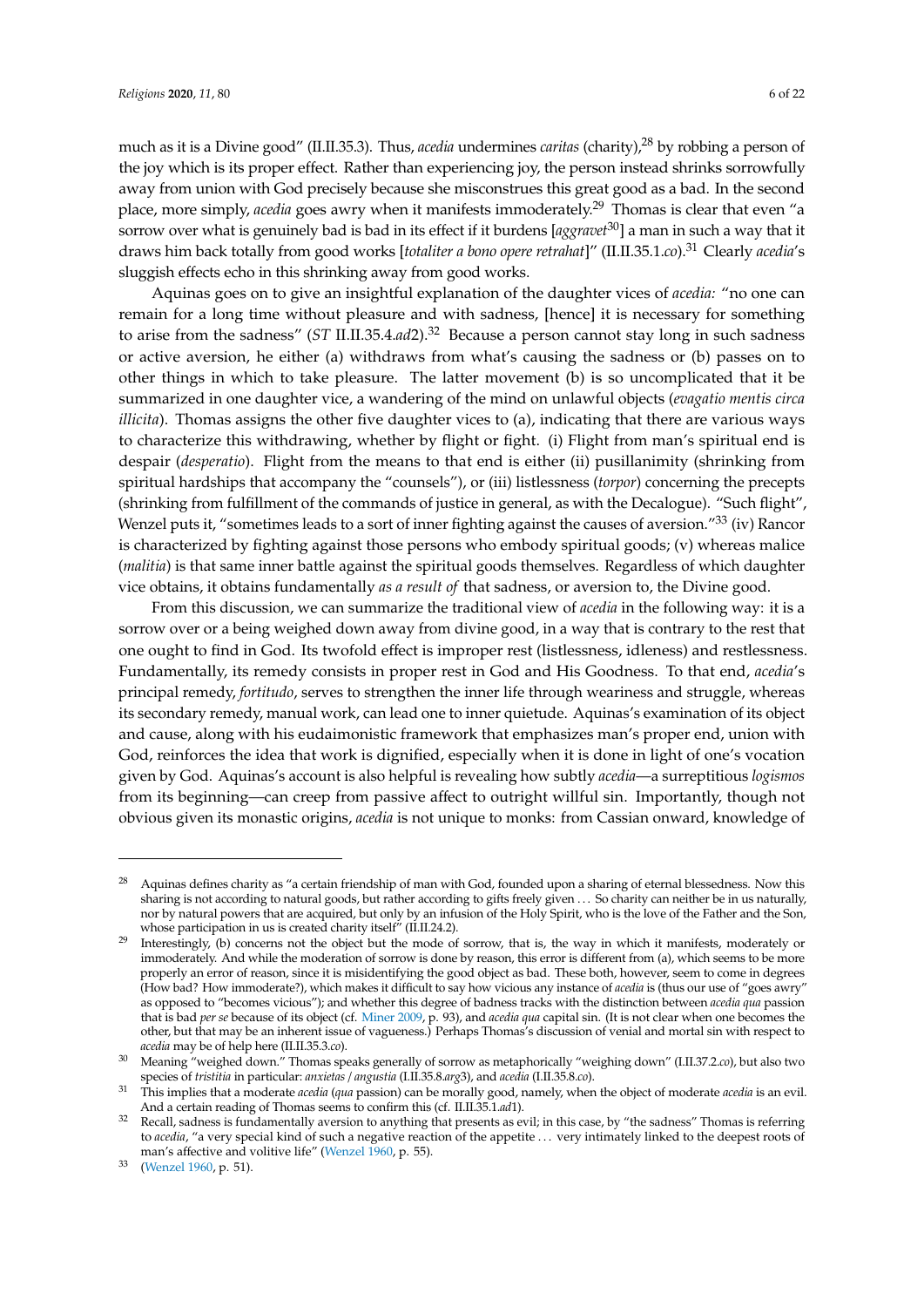*acedia* steadily spread outward from the cloister into the wider world, where it became recognized as a common affliction among all men.<sup>34</sup> With this in mind, we will turn to Kierkegaard's work to see how his writings help to extend and develop the concept of *acedia* as it manifests in the individual, from the religious to the aesthete.

#### <span id="page-6-0"></span>**3. Extending the Tradition:** *Acedia* **in** *Either*/*Or*

In keeping with our thesis, our examination of *Either*/*Or* reveals the following themes. First, Kierkegaard is no doubt familiar with the Christian capital vices tradition. More than this, in *Either*/*Or*, one can see from him a natural extension and development of this tradition with the presentation of different perspectives of *acedia*. It should go without saying that a full perspectival analysis of *acedia* does not appear at once in this or any single work.<sup>35</sup> Thus, the perspectives we see in *Either*/*Or* are limited to the following: of the firsthand experience of *acedia* from the aesthetic life (or, "aesthetic *acedia*") (Vol. I), and that of the diagnosis or evaluation of aesthetic *acedia* as seen from both the aesthetic sphere (Vol. I) and the ethical sphere (Vol. II).

Although we shall examine them individually in what follows, Volumes I and II of *Either*/*Or* should be considered as a whole.<sup>36</sup> Whereas Vol. I contains a collection of writings and correspondence from an unnamed aesthete who is referred to only as "A", Vol. II contains the letters to A from Judge Wilhelm.<sup>37</sup> Both characters are creations of Søren Kierkegaard, who, of course, is the author of both volumes. In considering both volumes of *Either*/*Or* as of one piece, we can see more clearly the continuity in Kierkegaard's own thinking, including, but not limited to, his understanding of *acedia*.

## *3.1. Volume I*

Through his discussion of his own state and reflection on how to deal with it, A the aesthete presents us with a distinctively aesthetic *acedia*. Despite obvious differences, there are deeper similarities between A's self-reported aesthetic *acedia* and the Christian tradition's descriptions of *acedia* that come into relief especially when we read the texts alongside one another.<sup>38</sup> For example, in *EO* I near the beginning of the so-called Diapsalmata,<sup>39</sup> A starkly reports an experience of something like *acedia* (though he presumably does not know it by that name<sup>40</sup>):

I don't feel like doing anything. I don't feel like riding—the motion is too powerful; I don't feel like walking—it is too tiring; I don't feel like lying down, for either I would have to stay down, and I don't feel like doing that, or I would have to get up again, and I don't feel like doing that, either. Summa Summarum: I don't feel like doing anything.  $(EO I, 20)^{41}$ 

<sup>34</sup> As [Harmless](#page-20-11) [\(2004,](#page-20-11) p. 373) puts it, "Cassian, more than anyone else, brought Egypt to theWest." Cf. [Wenzel\(1960,](#page-21-3) pp. 18–23ff.) and [Bloomfield](#page-20-13) [\(1952,](#page-20-13) pp. 69–74ff.).

<sup>35</sup> In addition, there are certain familiar (albeit partial) aspects or elements of the traditional concept of acedia emphasized here in this work that may or may not be emphasized in Kierkegaard's other works. Specific to *Either*/*Or*, for instance, we see special attention paid to the twofold effects of acedia: laziness/listlessness and restlessness/busyness, especially as it relates to one's occupation and aversion to work, yet not explicitly how this work relates to God or divinely given vocation.

<sup>36</sup> We use the Hong edition for both volumes. In text we cite volumes I and II as *EO* I and *EO* II, respectively. [\(Kierkegaard](#page-20-14) [1987a,](#page-20-14) [1987b\)](#page-20-15).

 $37$  On the one hand, it is not clear how much of A's writings are actually known to Wilhelm, and so these letters are not necessarily meant to be understood as replies. On the other hand, Kierkegaard is the origin behind both pseudonyms, so it is not unreasonable to think they are fashioned as a dialectic. Indeed, Kierkegaard removes himself even more by employing a further pseudonym, Victor Eremita, as editor of the whole work, a move which apparently provoked much consternation—cf. [\(McCarthy](#page-21-16) [1978,](#page-21-16) pp. 56–57).

<sup>38</sup> For longer discussions of these parallels, see [\(Podmore](#page-21-8) [2011,](#page-21-8) pp. 50–67; [Pattison](#page-21-7) [2013;](#page-21-7) [McDonald](#page-21-6) [2009\)](#page-21-6).

 $39$  Or scraps of paper written by A, which the editor tells us "could best be regarded as preliminary glimpses into what the longer pieces develop more coherently" (1987a, *EO* I, 8). Diapsalmata is related to "psalm", a term roughly meaning "refrain"; it is an overt allusion to Marcus Aurelius' *Meditations*. Cf. [Furtak](#page-20-16) [\(2009,](#page-20-16) pp. 71–72).

<sup>40</sup> As we see later, Judge Wilhelm expressly identifies A's condition as *acedia*.

<sup>41</sup> This passage is taken from a longer journal entry which Kierkegaard himself wrote in 1837 (*JP* (*SKS*/ *KJN*) V 5251; *Pap*. II A 637), which suggests that he may have been wrestling with this very phenomenon. Kierkegaard reveals in a separate journal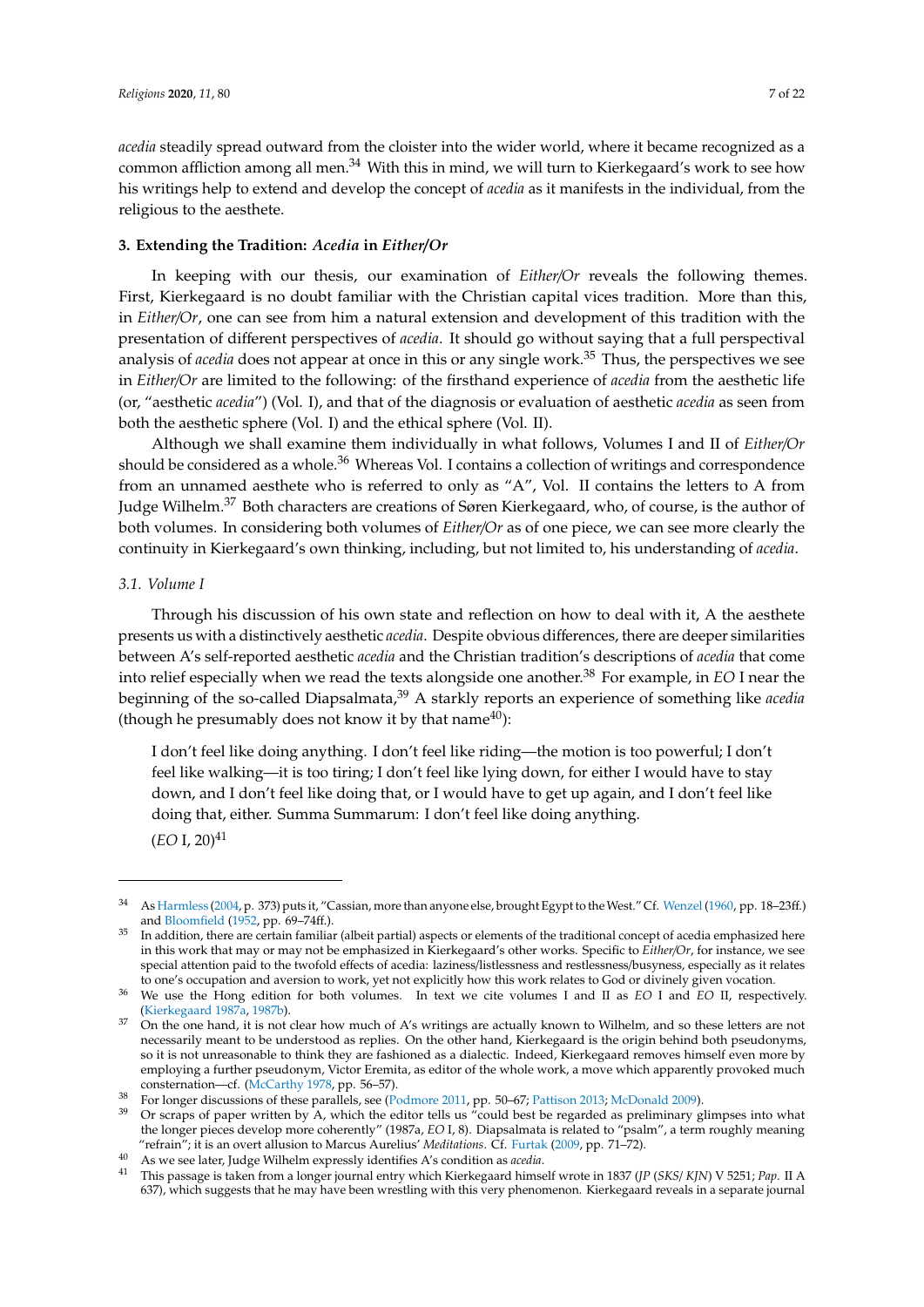In addition to this vivid description, A alternates (both here in the Diapsalmata and in various later sections) between a few select terms to describe his phenomenal state: *Tungsind* ("heavy-mindedness"; "melancholy"),<sup>42</sup> *Sorg* ("sorrow"; "sadness"),<sup>43</sup> and *Kjedsommelighed* ("boredom"; "tediousness"; "weariness").<sup>44</sup> The term *Tungsind* has no direct English equivalent,<sup>45</sup> so we leave it untranslated from here onward whenever possible.<sup>46</sup> It should be noted that "boredom" as used here conveys a deeply existential, spiritual, or psychological state. The Hongs translate Kierkegaard's choice of *Kjedsommelighed* in *EO* to the English "boredom", but it seems that Kierkegaard had in mind something much more robust than the usual connotation of "boredom". Instead of using the words *Kjedsomhed* ("boredom") or *kjedelig* ("boring"), which are found elsewhere in his authorship,<sup>47</sup> Kierkegaard seems to have actually combined these together into *Kjedsommelighed* ("boring-boredom"48) in order to underscore the way it deeply permeates the soul.

A close reading of "The Rotation of Crops" in light of the traditional, monastic advice for dealing with *acedia* reveals not only Kierkegaard's familiarity with the tradition, but also what is distinctive about aesthetic *acedia*. To mention just a few similarities here, in *The Institutes*, Cassian had cautioned the brothers against idleness through a reading of St. Paul's letters, counseling that *acedia* is thus fought by manual labor (especially), perseverance, and staying in one's place [*stabilitas loci*]. Each of these three pieces of advice on resisting *acedia* can be seen in "The Rotation of Crops." This is all we shall say for now about aesthetic *acedia* according to the phenomenal axis, as we turn next to the evaluative axis.<sup>49</sup>

Taking up more space in *EO* I is the second axis, the diagnosis or evaluation of aesthetic *acedia*, specifically from the aesthetic perspective. This includes A's judgment about what his condition is, how to understand it, and ultimately how he proposes to remedy it. This is most clearly seen in the section "The Rotation of Crops," named after the method A devises for dealing with this aesthetic *acedia* he calls boredom [*Kjedsommelighed*].

To begin with, A states simply "all people are boring [*kjedsommelige*]" (*EO* I, 285). "Boredom [*Kjedsommelighed*] is the root of all evil" (*EO* I, 285), and therefore operates as a negative or repelling

entry (*JP* (*SKS*/ *KJN*) V 5631; *Pap*. IV A 221) that even more of his own "aphorisms . . . could have been used very well." Cf. the Hongs' historical introduction in *EO* I, *ix*.

<sup>42</sup> "In addition to my other numerous acquaintances, I have one more intimate confidant—my depression [*Tungsind*]. In the midst of my joy, in the midst of my work, he beckons to me, calls me aside, even though physically I remain on the spot. My depression [*Tungsind*] is the most faithful mistress I have known—no wonder, then, that I return the love" (*EO* I, 20). "Wine no longer cheers my heart; a little of it makes me sad—much, depressed [*tungsindig*]" (*EO* I, 41).

<sup>43</sup> "I say of my sorrow [*Sorg*] what the Englishman says of his house: my sorrow is my castle" (*EO* I, 21).

<sup>44</sup> "How dreadful boredom [*Kjedsommelighed*] is—how dreadfully boring; I know no stronger expression, no truer one, for like is recognized only by like. Would that there were a loftier, stronger expression, for then there would still be one movement. I lie prostrate, inert; the only thing I see is emptiness, the only thing I live on is emptiness, the only thing I move on is emptiness. I do not even suffer pain" (*EO* I, 37).

<sup>45</sup> [Cappelørn](#page-20-6) [\(2008\)](#page-20-6) points out terms that are nearby, himself preferring "spleen": "The German terms *Schwermut* and *Weltschmertz*, the French term *ennui*, and the English terms "Byronism" and "spleen" are all designations for the world-weariness, aestheticism, and loss of values that were common themes for European romantic writers. And it is in this group of terms that the Danish *Tungsind* belongs" (p. 133).

<sup>46</sup> On this score, [Cappelørn](#page-20-6) [\(2008\)](#page-20-6) writes, "if it is a cultural-linguistic fact that no English word is fully equivalent to *Tungsind,* Hannay's 'melancholy' is nonetheless clearly preferable to the Hongs' 'depression'" (p. 132). Cappelørn himself ultimately prefers "spleen" to either of these. We avoid using the Hongs' translation of *Tungsind* as "depression", in part, because of the misleading modern-day connotations associated with that word. And we do not follow Cappelørn all the way in rendering the term as "spleen" because we simply do not use that word in that sense today. For reservations on using "melancholy", see [\(Cappelørn](#page-20-6) [2008,](#page-20-6) pp. 132–33).

<sup>47</sup> In both volumes of *EO* in particular, according to *Søren Kierkegaards Skrifter* [\(www.sks.dk\)](www.sks.dk), "*Kjedsommelighed*" appears eighteen times, "*Kjedsomhed*" zero times, and "*kjedelig*" twice. In fact, "*Kjedsomhed*" appears only twice in Kierkegaard's published writings, once in his unpublished writings, and once in his journals.

<sup>48</sup> Or perhaps "boring-ness", as suggested by Marilyn Piety (p.c.). Each of the three Danish words begins with the root "*K(j)ed*" and are constructed, in the usual compounding manner of Germanic languages, using various of the following suffixes: "*-som*" = "-some" (characterized by some specific condition or quality); "-*(m)el*" = "-al"; "*-ig*" = "ongoing" as in "-y" (n. to adj.); "*-hed*" = "-ness" (adj. to abstract n.).

There is of course more one can say about A's firsthand description of aesthetic *acedia*, and we shall say more, but in conjunction with later material.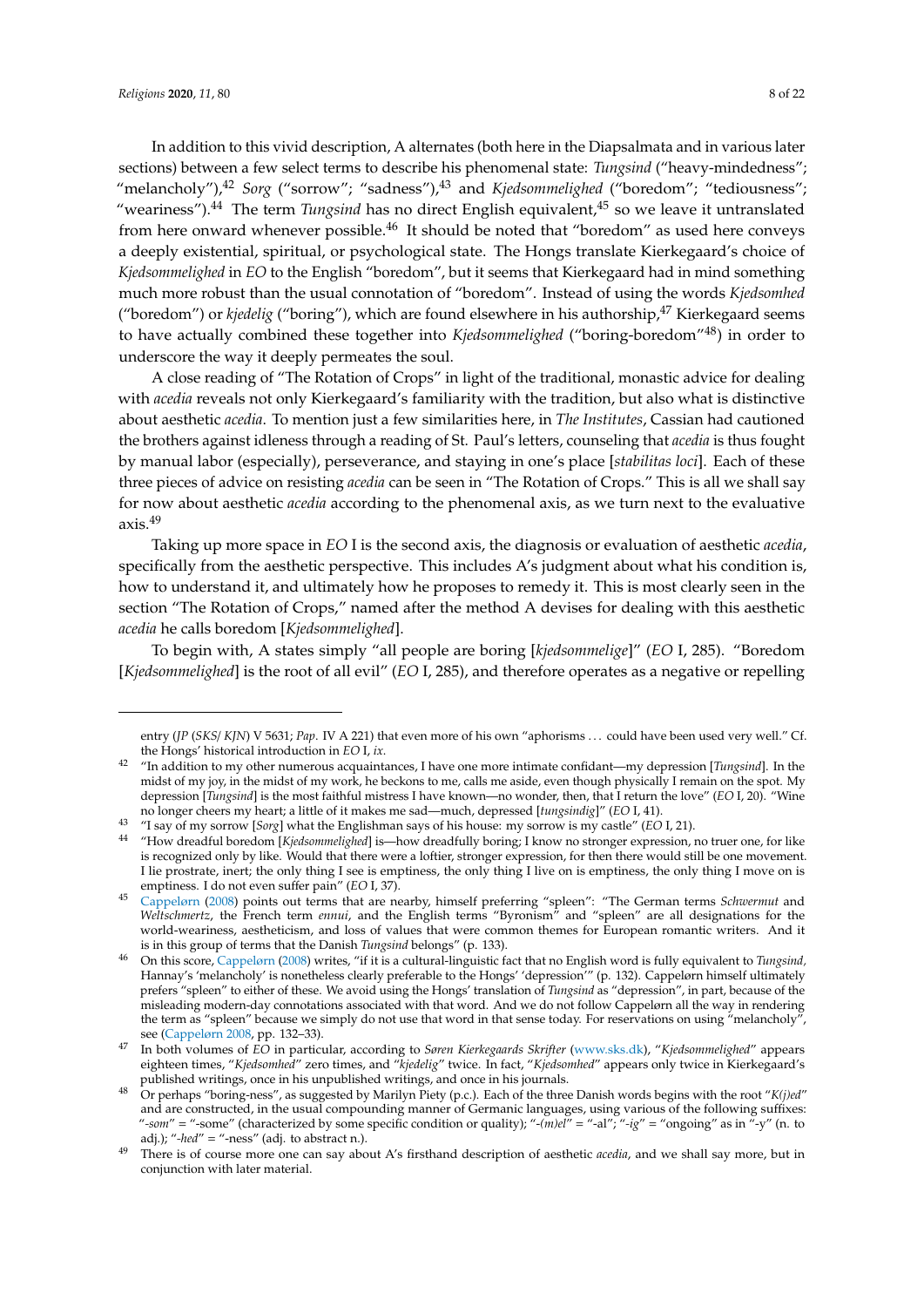first principle of action that is "not merely repelling but infinitely repulsive" (*EO* I, 285). Contrary to received wisdom, then, idleness itself is not the root cause of one's troubles:

Idleness, we are accustomed to say, is the root of all evil. To prevent this evil, work is recommended. But . . . Idleness as such is by no means a root of evil; on the contrary, it is a truly divine life, if one is not bored. To be sure, idleness may be the occasion of losing one's property, etc., but the noble nature does not fear such things but does indeed fear being bored. The Olympian gods were not bored; happy they lived in happy idleness.

(*EO* I, 289)

If man's purpose is to work, A argues, then the idleness/work antithesis would be correct; but assuming, as A does, that "man's destiny is to amuse himself," the correct antithesis is actually rather boredom/amusement (*EO* I, 290). Put another way, while idleness can be canceled by work, boredom cannot, for work and boredom are not opposed, "as is seen in the fact that the busiest workers of all, those whirring insects with their bustling buzzing, are the most boring of all ... " (*EO* I, 290). We should therefore attempt to cancel not idleness, but boredom, by engaging in its opposite, amusement.

So far, A's evaluation of and remedy for aesthetic *acedia* in some ways runs counter to the Christian tradition regarding *acedia*. For instance, the tradition would not recommend amusement itself as a remedy. While the tradition does recommend work and manual labor, something A adamantly thinks fails, it does not recommend it solely. Importantly, that labor must be imbued with special vocational meaning, an element that, when included with work, would more likely keep boredom at bay. Perhaps this added element of meaning and worthwhileness is what A is really after in his remedy, so we must read on.

Next, A discusses two rival ways to implement amusement as a solution to boredom: what individuals ordinarily do, and his own proposal. Indeed, "All who are bored cry out for change"  $(EO I, 291)$ ,<sup>50</sup> but most people get it wrong when they try to fix it. This first attempt A calls "vulgar," "inartistic," and "based on an illusion" (*EO* I, 291). The ordinary bored man often simply tries "changing the soil," that is, changing his external circumstances (e.g., moving to the city, eating with new cutlery, etc.) (*EO* I, 291–92), or else by engaging in work characterized by "indefatigable activity" merely to avoid his boredom (*EO* I, 289). Even a remedy this vulgar has some perceivable effect. It can awaken the will from the velleity or abulia that we see in *acedia*'s first effect, listlessness, but this remedy is not lasting, since such temporary diversions cannot sustain amusement. Moreover, as A recognizes correctly, work simply *qua* indefatigable activity "shuts a person out of the world of spirit and places him in a class with the animals, which instinctively must always be in motion" (*EO* I, 289). This of course calls to mind *acedia*'s second effect, restlessness (e.g., an urge to leave one's cell, to depart the cloister, etc.). Trading one effect of *acedia* for another, it is not surprising that this method fails to cancel boredom.

In contrast to the ordinary method of "continually changing the soil" (*EO* I, 291), A's own proposal, "like proper crop rotation, consists in changing the method of cultivation and the kind of crops" (*EO* I, 292). In this way, one practices stability of place and stays with the same soil. Such limitation is crucial to the method and "the sole saving principle in the world," forcing one to be resourceful in being amused (*EO* I, 292). The key insight of this method is that one must change oneself instead of one's surroundings in order to avoid boredom: "one ought to develop not so much extensively as intensively" (*EO* I, 298).

A offers three strategies for cultivating oneself so as to achieve amusement: forgetfulness, guarding against social relations, and arbitrariness. Fundamental towards achieving these three is a prior principle: "it is essential to have control over one's moods" (*EO* I, 298). Perseverance and calm

<sup>50</sup> "*Forandring raaber Alle, der kjede sig, paa*."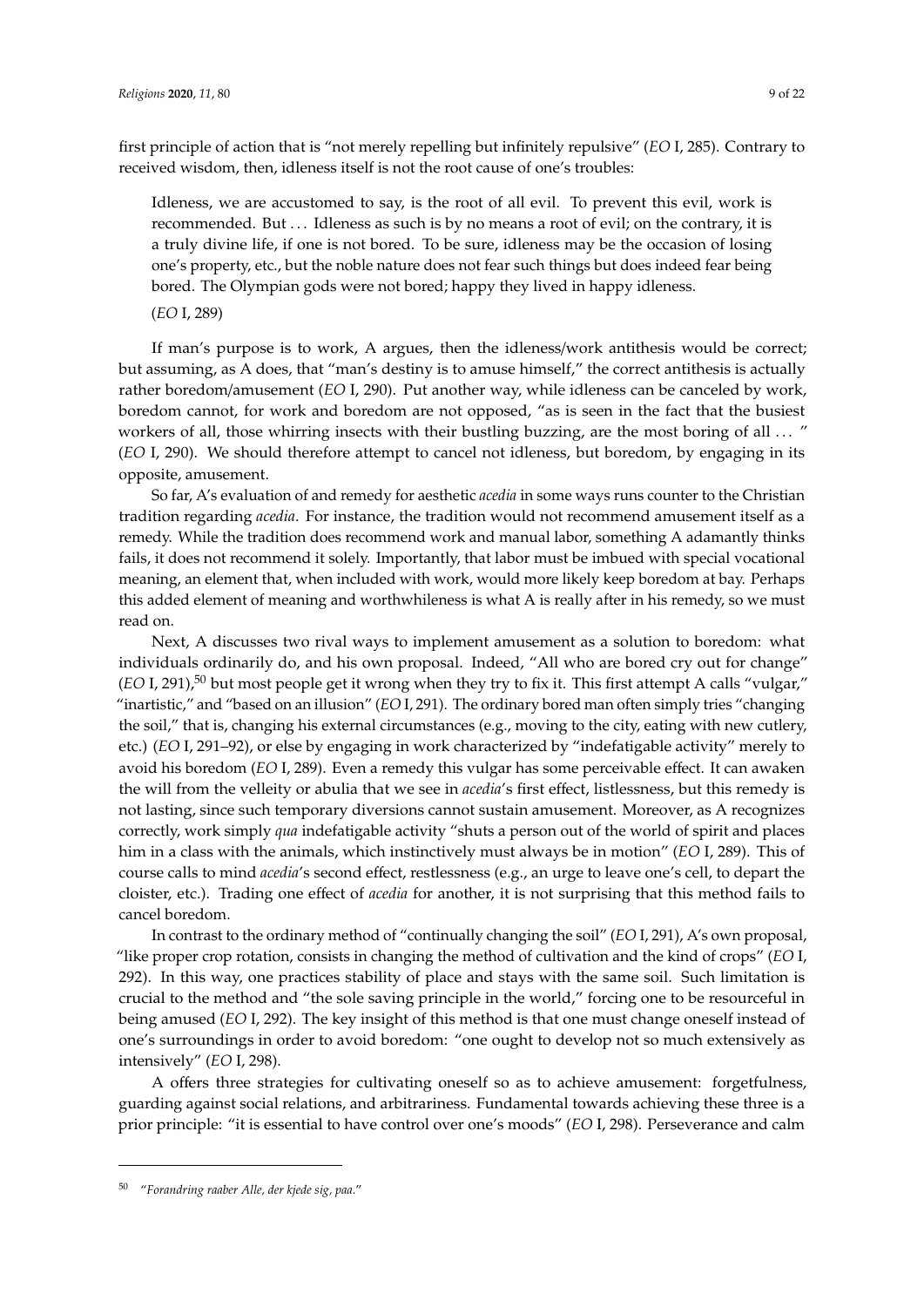deliberation are necessary for resourcefully and creatively cultivating amusement, lest one falls into further boredom (*EO* I, 291). The first strategy for guaranteeing amusement, one must become skilled in forgetfulness:

To forget—this is the desire of all people, and when they encounter something unpleasant, they always say: If only I could forget! But to forget is an art that must be practiced in advance. To be able to forget always depends upon how one remembers, but how one remembers depends upon how one experiences actuality.

(*EO* I, 293)

If we are used to experiencing things too vividly in either direction, good or bad, then we will be unable to forget. So, we must dampen the vividness of our positive experiences—"*nil admari* [marvel at nothing] is the proper wisdom of life" (*EO* I, 293)—by being judicious about how we enjoy. We must only enjoy in a way that allows us to recollect, or not, on our own terms. This requires practicing a mistrust of experience and distancing ourselves from actuality so that even "when in the midst of enjoyment one looks at it in order to recollect it" (*EO* I, 294). "When an individual has perfected himself in the art of forgetting and in the art of recollecting in this way, he is then able to play shuttlecock with all existence" (*EO* I, 293).

The second strategy for guaranteeing amusement, one must guard against friendships, relations, and other "superfluous thirds" (*EO* I, 295), ever tempering one's own expectations of happiness from others, and imbuing the insignificant with significance. A advises staying clear of the commitments of friendship (*EO* I, 295–96), marriage (*EO* I, 296–98), and official posts (*EO* I, 298).<sup>51</sup> But importantly, "Even though one stays clear of official posts, one should nevertheless not be inactive but attach great importance to all the pursuits that are compatible with aimlessness; all kinds of unprofitable pursuits may be carried on" (*EO* I, 298).<sup>52</sup> Indeed, "It doesn't take much to amuse a child" (*EO* I, 298). A thinks we ought still to vary the soil, or external circumstances; just as a farmer has many acres and must let some lie fallow at times, so we must have some variety of life experiences. But more crucial is learning to use one's moods (perhaps an analogue to the different types of crops) with the right soil at the right time: "one must continually vary oneself, and this is the real secret" (*EO* I, 298). To this end, one must have control over one's moods to the degree possible, which involves recognizing the signs of a mood arising and its effect on oneself and others. Such self-control and understanding will also allow one to provoke others to amusement by influencing their moods—e.g., making a boring, sentimental person amusing by making them peevish through teasing (*EO* I, 299).

The final strategy for guaranteeing amusement, as A explains: "Arbitrariness is the whole secret" (*EO* I, 299). Together with the ability to forget and to vary oneself, the agronomist of amusements can avoid boredom in any situation, by leveraging arbitrariness. "It is popularly believed that there is no art to being arbitrary, and yet it takes profound study to be arbitrary in such a way that a person does not himself run wild in it but from himself has pleasure from it" (*EO* I, 299). A recounts an example of an acquaintance who was prone to boring philosophical lectures during conversations. Upon discovering that he could follow the man's perspiration from its beginning on his forehead to its hanging off of the man's nose, A was amused by the man instead of bored. To practice arbitrariness, "something accidental must be made into the absolute and as such into an object of absolute admiration" (*EO* I, 299–300). Here, one's ability to play shuttlecock with existence releases oneself from being caught up in what is actually happening so that one can notice amusing, incidental features. Further, one's ability

<sup>&</sup>lt;sup>51</sup> "It may be thought that such conduct leaves unpleasant recollections, that the unpleasantness consists in the diminishing of a relationship from having been something to being nothing. This, however, is a misunderstanding. The unpleasantness is indeed a piquant ingredient in the perverseness of life. Moreover, the same relationship can regain significance in another way" (*EO* I, 296).

<sup>&</sup>lt;sup>52</sup> While this seems to contradict A's previous tip, it seems nevertheless true that one's attaching great importance to something otherwise insignificant does not entail that one's experience of that thing would be vivid.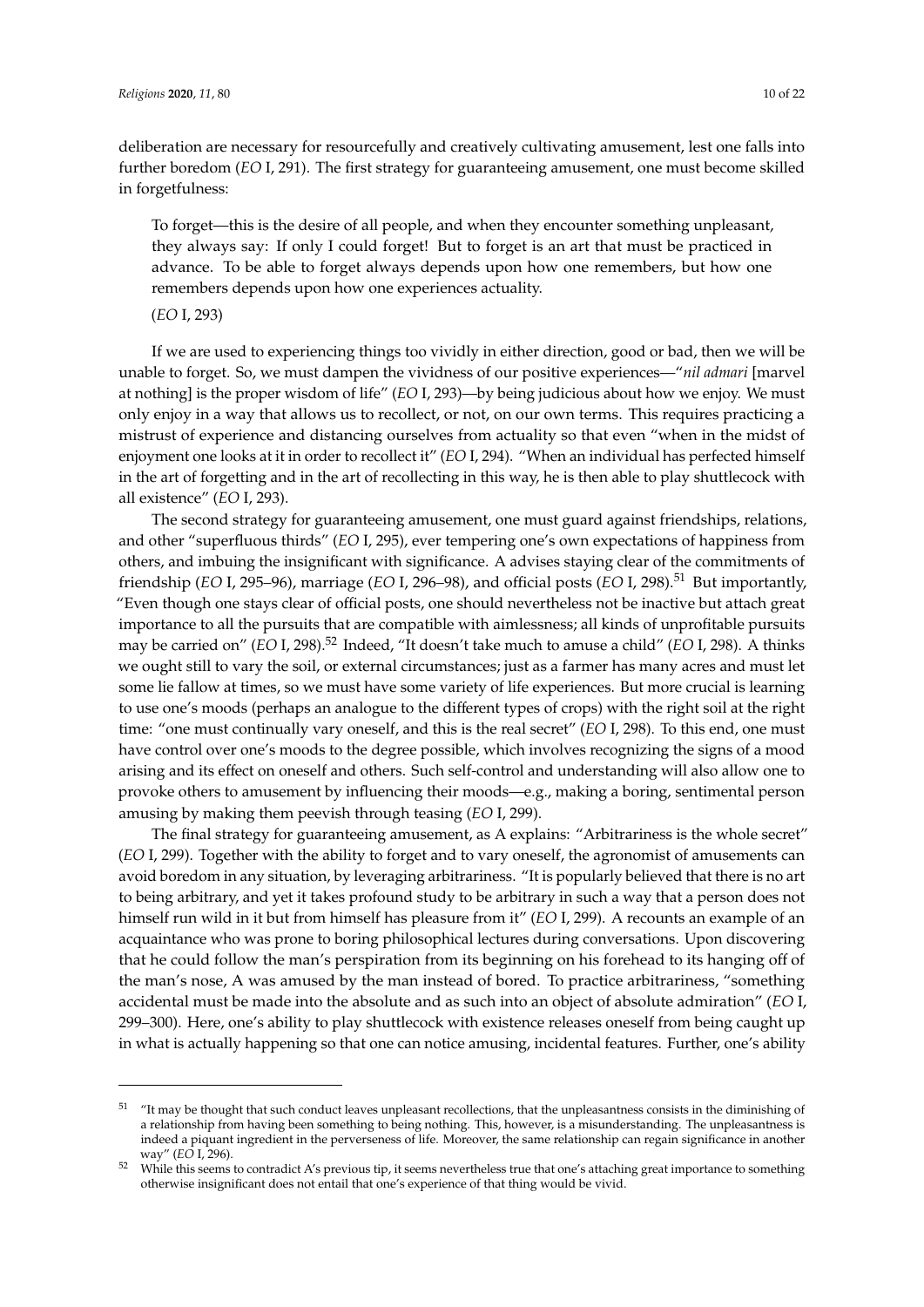to vary oneself helps one be ready to be entertained by the amusements available. "The accidental outside of a person corresponds to the arbitrariness within him. Therefore, he always ought to have his eyes open for the accidental, always to be *expeditus* [ready] if something should come up" (*EO* I, 300).

Thus ends A's own aesthetic evaluation of aesthetic *acedia*. Before we turn to the Judge's ethical evaluation of aesthetic *acedia*, let us see how A's account fares next to the Christian tradition. First, A certainly supplies the aesthete with a rule of life for pursuing good (i.e., amusement) and avoiding evil (i.e., boredom),<sup>53</sup> but similarities fade beyond this. Unlike the Desert Fathers, the aesthete recognizes no higher good than amusement, and boredom is not an expression of something deeper going wrong; it itself is the greatest evil and must be avoided. This of course runs counter to Christian monastic and Scholastic accounts of *acedia*, which takes God and loving him as the highest good, and separation from God as the greatest evil.

Second, A correctly identifies boredom as a powerful kind of repelling force, reminiscent of the desert monk restlessly pacing the halls, avoiding work. A also rightly recognizes, like Evagrius and Cassian, that boredom will not be defeated merely by indefatigable activity, movement, work, or escape. Instead, one must remain where he is and persevere with calm deliberation. To this extent, A's theory reflects an improvement over merely "changing the soil," or one's external circumstances. But while this strategy seems to address both of *acedia*'s effects, listlessness and restlessness, it will not do to remedy *acedia* sufficiently if the Christian tradition is correct about *acedia* reflecting a deeper spiritual problem.<sup>54</sup> To recall A's words, to ignore this aspect is, in some sense, to "shut a person out of the world of spirit" (*EO* I, 289).

Third, there appears to be some similarity in how both A and the Christian tradition recognize that a calling beyond oneself—whether it be sanctification, special vocation, friendship, marriage, or official post—is a contributor to *acedia*. Reflecting closely upon this similarity and others, such as their common recognition of being tied to something causing boredom, paradoxically illuminates for us just how different the two views really are. For A, all people are boring; it is a universal problem regardless of station, whereas the Christian tradition considers it a religious problem, which, though universal, is grounded in one's God-given vocation. A greater disparity, however, lies in the direction to which the advisor points. A points the aesthete away from these external, higher callings; the Christian tradition ushers him towards it. A's suggestions aim only at stirring up amusement and minimizing or avoiding ubiquitous boredom; the Christian tradition advises leaning into the boredom, with proper end in sight, so it is transformed as no longer boring. And it is here where we see the two fully come apart, because it matters infinitely what the individual is ushered towards. For this, we must mature beyond the aesthetic sphere, beginning naturally with what someone in the ethical sphere would say about aesthetic *acedia*.

#### *3.2. Volume II*

The second volume of *Either*/*Or* contains the letters that Judge Wilhelm wrote to A. The Judge argues that for any individual there is an unavoidable either/or choice between the aesthetic life and the ethical life.

But what does it mean to live [a]esthetically, and what does it mean to live ethically? What is the [a]esthetic in a person, and what is the ethical? To that I would respond: the [a]esthetic in a person is that by which he spontaneously and immediately is what he is; the ethical is that by which he becomes what he becomes.

(*EO* II, 178)

<sup>53</sup> As [Harries](#page-20-17) [\(2010\)](#page-20-17) points out, "the polarity of the interesting and the boring replaces the traditional polarity of good and evil; similarly, it replaces the traditional polarity of beauty and ugliness" (p. 98).

<sup>54</sup> But of course, rather than contraindicate the Christian tradition, this only reaffirms it. Since the Christian tradition predicts that the aesthete, unconcerned with the things of heaven, will not consider spiritual solutions.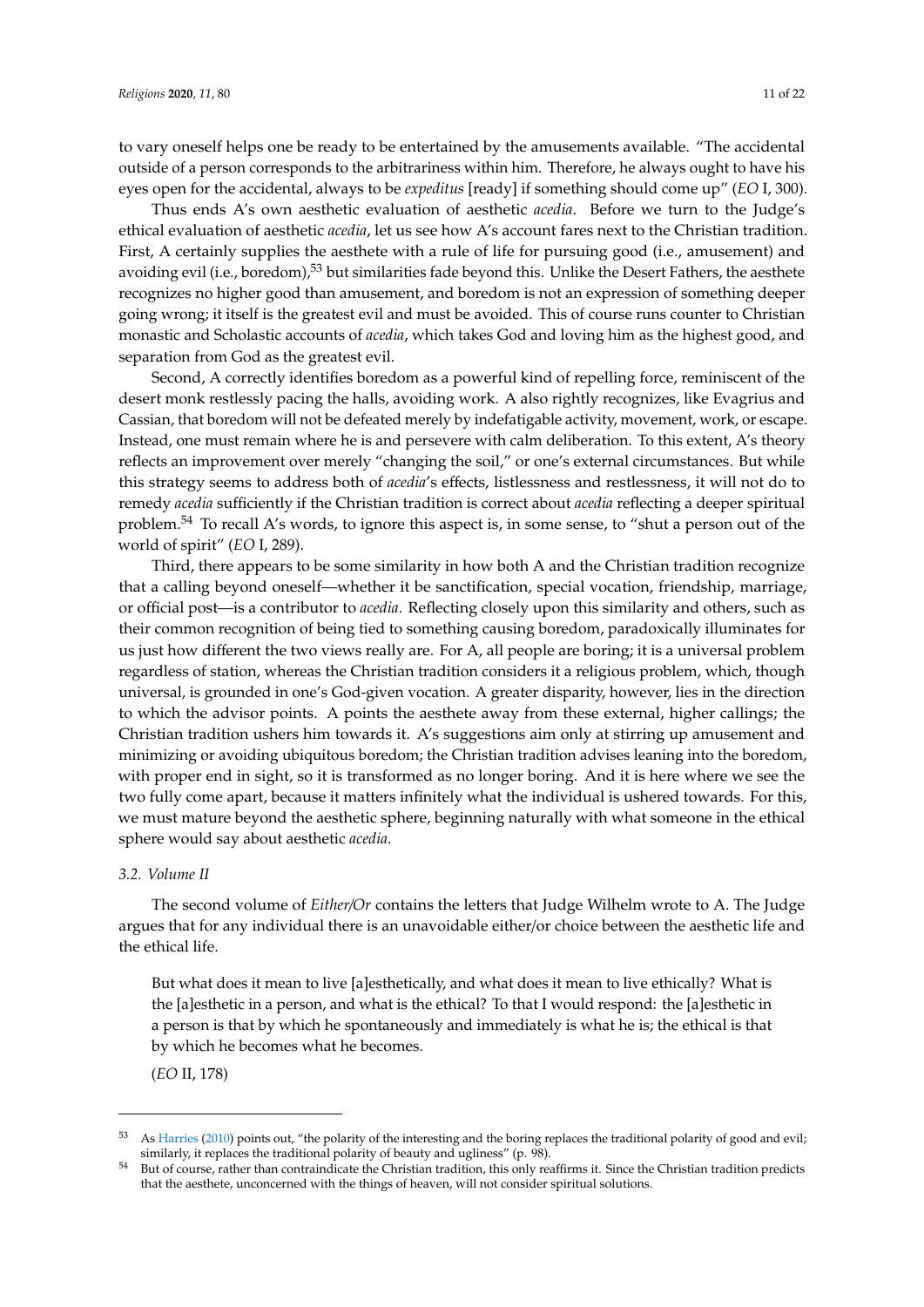A's problem, the Judge explains, is that he is stuck in a kind of immediacy. The aesthete cannot provide a proper account of the aesthetic life because he is trapped in the moment and "can in a higher sense explain nothing" (*EO* II, 179).

To understand the Judge's analysis of aesthetic *acedia*, we must understand the five important stages that constitute the aesthetic life. We only briefly review the first three stages, while the last two stages will be key for understanding the distinctiveness of an ethical analysis of *acedia*. Recall, as even A noted, that all aesthetic individuals assume a life-view (i.e., "a conception of the meaning of life and of its purpose") that revolves around the idea that life is meant to be enjoyed (*EO* II, 179). These individuals are distinguished by whatever condition they use to measure their enjoyment.<sup>55</sup> In *Stage 1*, the condition is immediately qualified physically; enjoyment is defined in terms of physical conditions like health and beauty. In *Stage 2*, the condition is now placed outside the individual in something like wealth, honors, or falling in love. With *Stage 3*, the condition is internal to the individual, but she is not responsible for it in any way. For example, enjoyment is found in exercising one's talents.

Before considering the fourth stage, Wilhelm points out how the first three stages have a kind of unity and coherence. Whether it be one's beauty, wealth, or talent, each of these stages revolves around a single thing. "What they build their lives upon is something simple, and therefore this life-view is not fragmented as is the life-view of those who build upon something intrinsically multiple" (*EO* II, 183). Such is the next stage, which Wilhelm notes he will dwell on a bit longer. For our purposes, we note the motion of the stages is already moving the aesthete away from having a unified personality; this, we think, demonstrates the intrinsic tendency for the aesthetic life-view to disperse and fragment, which only accelerates in the final stages.

In *Stage 4*, the idea that life is meant to be enjoyed is interpreted as "Live for your desire" (*EO* II, 183). Here the condition seems to be internal, but numerous external conditions (e.g., having enough money) must be in place for one to carry out this life-view. The Judge mentions the emperor Nero as a particular example of someone at this stage.<sup>56</sup> He claims that Nero's nature was essentially constituted by *Tungsind*. This is not the genius melancholy that A is familiar with.

Nero's nature was [*Tungsind*]. In our day, it has become somewhat prestigious to be [*tungsindig*]; as far as that goes, I can well understand that you find this word too lenient; I hold to an ancient doctrine of the Church that classifies [*Tungsind*] among the cardinal sins. (*EO* II, 185)

Again, Kierkegaard displays his familiarity with the capital vices tradition. In fact, in a journal entry from 1839, he discusses it explicitly, mentioning both *acedia* and *tristitia* by name.<sup>57</sup> While this entry establishes Kierkegaard's own familiarity, along with a special interest in both of these vices; it is unclear, from Wilhelm's comments alone, whether Wilhelm is referring to *acedia* or *tristitia*. <sup>58</sup> To gain clarity on this issue, we will need to pay close attention to Wilhelm's portrait of Nero.

<sup>55</sup> "*But the person who says that he wants to enjoy life always posits a condition that either lies outside the individual or is within the individual in such a way that it is not there by virtue of the individual himself*. I beg you to keep rather fixed the phrases of this last sentence, for they have been carefully chosen" (1987b, *EO* II, 179; italics in original).

<sup>56</sup> For an in-depth and insightful discussion of this passage, see [Cappelørn](#page-20-6) [\(2008\)](#page-20-6).

<sup>&</sup>quot;What in a certain sense is called "spleen" and what the mystics knew by the designation "the arid moments," the Middle Ages knew as *acedia* (αχηδια, aridity). Gregoria, *Moralia in Job*, XIII, 435: *Virum solitarium ubique comitatur acedia* . . . *. est animi remissio, mentis enervation, neglectus religiosae exercitationis, odium professionis, laudatrix rerum secularium*. [Wherever aridity encompasses a solitary man . . . . . . there is a lowering of the spirit, a weakening of the mind, a neglect of religious practice, a hatred of profession, a praise of secular things.] That Gregory should emphasize *virum solitarium* points to experience, since it is a sickness to which the isolated person [is exposed] at his highest pinnacle (the humorous), and the sickness is most accurately described and rightly emphasized as *odium professionis* and if we consider this symptom in a somewhat ordinary sense (not in the sense of churchly confession of sins, by which we would have to include the indifferent church member as *solitarius*) of self-expression, experience will not leave us in the lurch if examples are required. 20 July 1839. The ancient moralists show a deep insight into human nature in regarding *tristitia* among the *septem vitia principalia*." (*JP* (*SKS*/ *KJN*) I 739).

<sup>58</sup> Not to mention, the journal entry was written during Kierkegaard's doctoral studies over two years prior to the publication of *Either*/*Or*.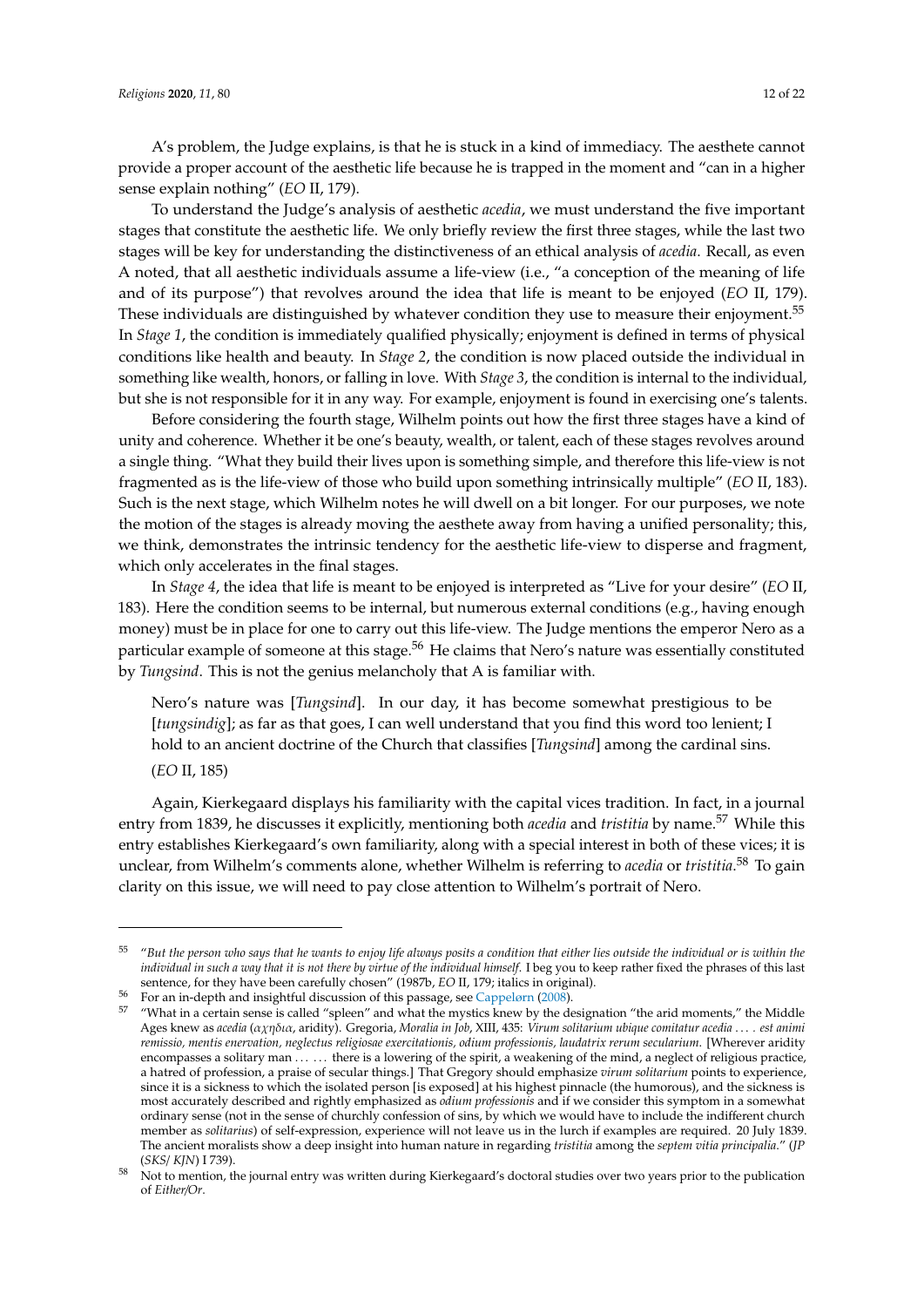The Judge describes Nero as having enjoyed a vast variety of pleasures throughout his life, but as he grows older he begins to require new and diverse pleasures, "because only in the moment of pleasure does he find rest" (*EO* II, 186). Yet as soon as the moment of pleasure is over, Nero "yawns in sluggishness" (*EO* II, 186), suggesting that, rather than a true rest in God, it is rather a misplaced rest which the early Fathers had associated with *acedia*. Eventually, Nero loses even this ability to rest in pleasures, his soul overcome with "an anxiety that does not cease even in the moment of enjoyment" (*EO* II, 186), a state reminiscent of *acedia*'s second effect, restlessness. Wilhelm locates the source of Nero's *Tungsind* in his being "immediate spirit" which is "ripe for immediacy" yet which fails to lay hold of immediacy:

What, then, is [Tungsind]? It is hysteria of the spirit. There comes a moment in a person's life when immediacy is ripe, so to speak, and when the spirit requires a higher form, when it wants to lay hold of itself as spirit. As immediate spirit, a person is bound up with all the earthly life, and now spirit wants to gather itself together out of this dispersion, so to speak, and to transfigure itself in itself; the personality wants to become conscious in its eternal validity. If this does not happen, if the movement is halted, if it is repressed, then [Tungsindet] sets in.

## (*EO* II, 188–89)

Nero, for his part, had at some point come to the realization that life is more than immediate pleasure and gratification, but he ultimately dismissed this and returned to his life of immediacy. This rejection underscores Wilhelm's adamancy that *Tungsind* is not merely a mood that one falls into, but is a sin;<sup>59</sup> "it is the sin of not willing deeply and inwardly, and this is a mother of all sins" (*EO* II, 189). Now, rather than despair of his judgment, the Judge encourages the aesthete to look on the bright side. $60$  Melancholy can be beneficial if it teaches a person "to bow in true humility before the eternal power" (*EO* II, 189). In fact, this very movement of submission—which the Judge goes on to call "repentance" (*EO* II, 216)—is the only true remedy for *Tungsind* (*EO* II, 189).

Finally, the Judge finally turns to *Stage 5*, which he calls "despair itself" (*EO* II, 194). Wilhelm had previously noted that all the aesthetic stages are disguised forms of despair,<sup>61</sup> but he also thinks that despair itself is a stage of its own, and that A inhabits this stage. According to Wilhelm, despair is the recognition that one's very life and pursuits are meaningless and vain. Here we see a direct parallel with the Christian tradition, which held that despair was one of the daughter vices of *acedia*. <sup>62</sup> While despair is indeed vicious, the Judge once again points out a redeeming element: despair, like *Tungsind*, can lead one to repentance.

Thus concludes Wilhelm's ethical analysis both of aesthetic *acedia* as a whole and of A's more reflective aesthetic attempt, in his theory of crop rotation, to cancel aesthetic *acedia*. Taking *Stage 4* and *5* together, it is now clearer that Wilhelm was indeed talking about *acedia*. Of course, the major addition at *Stage 4* is the external condition: the very enjoyment the aesthete longs for is transcendent. Indeed, the

<sup>59</sup> Pieper [\(Pieper](#page-21-1) [1986\)](#page-21-1) notes this when he discusses despair, a kind of which (despair of weakness) Pieper argues is *acedia*. "Today when we speak of despair we are usually referring to a psychological state into which an individual 'falls' almost against his will. As it is here used, however, the term describes a decision of the will. Not a mood, but an act of the intellect. Hence not something into which one falls, but something one posits. The despair of which we are speaking is a sin. A sin, moreover, that bears the mark of special gravity and of an intensity of evil."

<sup>60</sup> "But the person who wants to be eminently endowed will have to tolerate my placing the responsibility upon him and his capacity to be more at fault than other people. If he looks at this in the proper light, he will not see this to be a disparaging of his personality, even though it will teach him to bow in true humility before the eternal power" (*EO* II, 189).

 $61$  "Consequently, it is manifest that every [a]esthetic view of life is despair, and that everyone who lives [a]esthetically is in despair, whether he knows it or not" (*EO* II, 192).

<sup>62</sup> See [Gregory](#page-20-18) [\(1844,](#page-20-18) *Moralia in Iob*, 31.45.88) and [Aquinas](#page-20-12) [\(1947,](#page-20-12) *STh* II.II.35.4). In fact, Thomas's view seems to imply that despair occupies a central place among the daughter vices of *acedia*, given that despair is associated with the avoidance of the end (the divine good) rather than with the avoidance of certain means to that end (e.g., precepts and counsel—whose associated daughter vices would be listlessness and pusillanimity, respectively).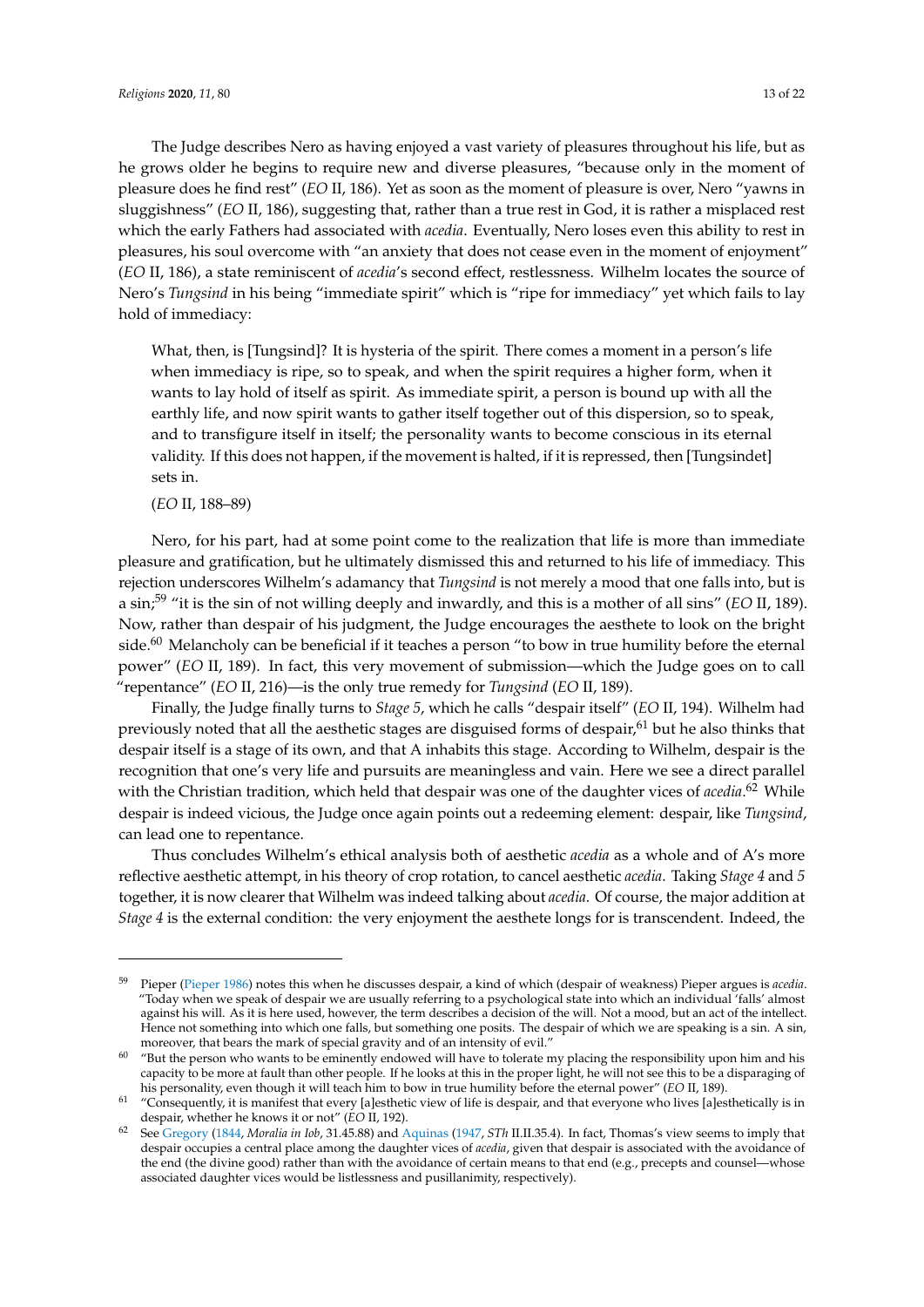aesthete at these stages has become more reflective and has progressed a bit more towards the ethical sphere. The aesthete recognizes that his desires aim outwards, but still they are not satisfied. The Judge seems to think that it is simply the failure to obtain this transcendent immediacy, without which the "immediate spirit" which is "ripe for immediacy" sloughs into sullenness as *Tungsind* sets in. While the Christian tradition would agree, the key absence here is the proper object, the proper good, which is God. It is insufficient, as the Judge recommends, to repent before an unnamed, presumably impersonal "eternal power"—where is the joy in that? If Aquinas is indeed correct that *caritas* engenders joy, it is hard to see how joy, let alone *caritas* itself (i.e., love of and friendship with God), has a place here. With this absence, this ethical analysis of aesthetic *acedia* proves to be incomplete.

In sum, *Either*/*Or* presents us with a clear portrait of aesthetic *acedia*, both from the aesthetic (Vol. I) and the ethical perspective (Vol. II). There is some temptation to infer, from Judge Wilhelm's own claims, what an ethical *acedia* might look like, but we caution against this since Wilhelm is not expressly concerned with evaluating the ethical sphere. For that we turn to another work, *The Sickness Unto Death*.

## <span id="page-13-0"></span>**4. Synthesizing the Tradition:** *Acedia* **in** *The Sickness Unto Death*<sup>63</sup>

Having expanded upon the traditional account of *acedia* to include its aesthetic manifestation in *Either*/*Or* (1843), Kierkegaard provides through his concept of despair in *The Sickness Unto Death* (1849) a more comprehensive and thoroughgoing analysis of all the different manifestations of *acedia*: from the aesthetic, to the ethical, to the religious spheres. The boundary cases are easier to identify—aesthetic *acedia* in the lowest form, unconscious despair, and religious *acedia* in the highest form, defiant (and demonic) despair—but the manifestations in between will require a more nuanced explication. As for the two axes, we try to stay faithful to Anti-Climacus' own exposition: there are moments when he devotes more to describing than evaluating, and vice versa, so the sections below reflect this imbalance.

For Anti-Climacus,<sup>64</sup> despair fundamentally arises as the result of a mis-relation in the elements of the self or in the self's relation to God (*SUD* 15).<sup>65</sup> Hence, a self which is not in despair is appropriately related both internally (within the self) and externally (to God). Anti-Climacus explains that despair is thus sin (*SUD* Pt. II) and only by its removal can a person become a fully integrated self,<sup>66</sup> wherein "the self rests transparently in the power that established it" (*SUD* 14). Later on, Anti-Climacus identifies this state as the state of faith (*SUD* 82).

Although Anti-Climacus considers despair both objectively and subjectively, we, for want of space, track here with the latter, of which there are three main forms. $67$  First, there is unconscious despair: despair that is ignorant of being in despair. By far the most common form, those who suffer from this type have a mis-relation in the self yet are unaware of it. Beyond this, despair is conscious, where we find the second and third types of despair, distinguished respectively by the way in which

<sup>63</sup> We cite the Hong edition [\(Kierkegaard](#page-20-9) [1980\)](#page-20-9) as *SUD*.

<sup>64</sup> Kierkegaard describes Anti-Climacus in his journals as being a "Christian on an extraordinarily high level" (*JP*(*SKS*/ *KJN*) VI 6433). Kierkegaard chose the pseudonym because he did not feel qualified to deliver its message. In a certain sense, Kierkegaard wanted to place himself under the judgment of the book, along with other readers.

<sup>&</sup>lt;sup>65</sup> In fact, Anti-Climacus begins his explication of the various forms of despair by exploring the crucial aspects of the self that must be related. He claims that the human self is a synthesis in two important dimensions: finitude/infinitude and possibility/necessity. Any time that one of these qualities is emphasized to the exclusion of its opposite, the self will find itself in despair.

<sup>66</sup> Present in the very word despair ["*Fortvivlelse*"] is the notion of a natural unity being split into two ["*tvi*"], the self apart from God, which entails the self being split apart from oneself.

<sup>67</sup> Anti-Climacus has two ways of explicating the different forms of despair: according to the "constituents of the synthesis" (pp. 29–42) [see fn. 44]—what can be termed the objective—and according to the level of consciousness of the person in despair (42–74)—what can be termed the subjective. These are not mutually exclusive, but are simply two ways of analyzing what is the same thing. Our discussion prioritizes the latter, since Anti-Climacus devotes more time to it and the parallels with *acedia* are more visible.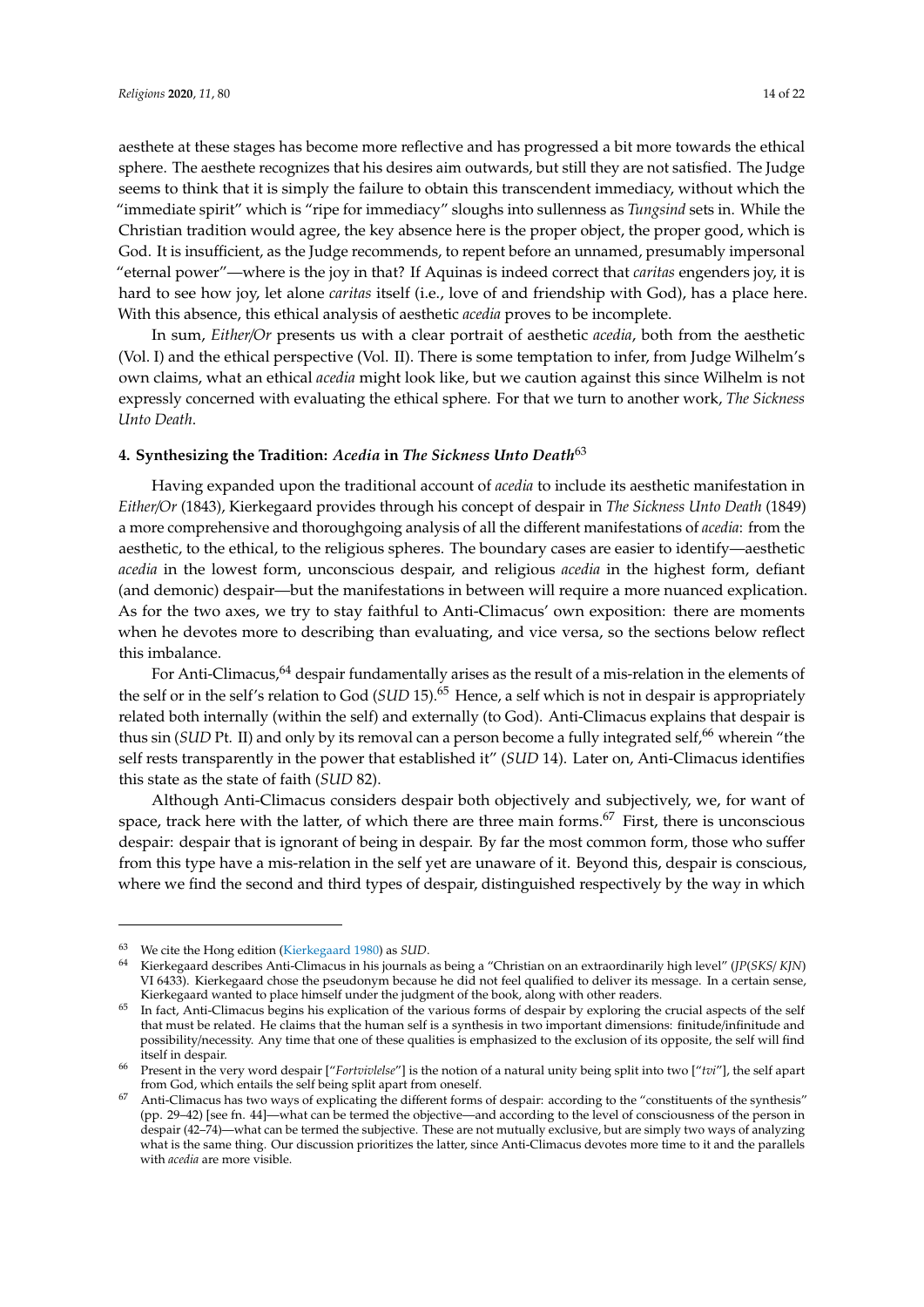the self responds to its despairing condition: the despair of weakness occurs when the self in despair does not will to be oneself, whereas defiant despair occurs when the self in despair wills to be oneself.

#### *4.1. Unconscious Despair: Despair That Is Ignorant of Being Despair*

The form most unlike what we normally call "despair" is also the most common form of despair.<sup>68</sup> Anti-Climacus describes those who suffer from this type of despair as being ignorant of "having a self and an eternal self" (*SUD* 42). "Such a despair, in comparison with more active, defiant forms, almost possesses a kind of innocence. Here the problem with the person is simply that she does not understand that she was created to be spirit."<sup>69</sup> Usually this person will even tend to become angry when others attempt to enlighten him about the self he could become. Anti-Climacus explains: "Because he is completely dominated by the sensate and the sensate-psychical, because he lives in sensate categories, the pleasant and the unpleasant, waves goodbye to spirit, truth, etc., because he is too sensate to have the courage to venture out and to endure being spirit" (*SUD* 43). Asking the reader to imagine the self as a multi-level house, Anti-Climacus compares this person to one who lives only in the basement: "Every human being is a psychical-physical synthesis intended to be spirit; this is the building, but he prefers to live only in the basement, that is, in sensate categories" (*SUD* 43). Clearly, Anti-Climacus is describing the aesthete (*SUD* 45) who, caught in immediacy, is ignorant of having a self—let alone an eternal self.

The parallels to aesthetic *acedia* as illustrated and analyzed in *Either*/*Or* are obvious. *Acedia*'s twofold effect of listlessness and restlessness is prominent—as when Anti-Climacus points out the many different outward forms that unconscious despair, in its "spiritlessness" (*SUD* 45), can take: "whether the state is a thoroughgoing moribundity, a merely vegetative life, or an intense, energetic life, . . . [it] is still despair" (*SUD* 45). Furthermore, in keeping with earlier analyses of *acedia*, any form of rest offered by unconscious despair is contrary to the proper rest which is available to a self free from despair (i.e., the person who has faith). "Every human existence that is not conscious of itself as spirit or conscious of itself before God as spirit, every human existence that does not rest transparently in God but vaguely rests in and merges in some abstract universality (state, nation, etc.) . . . every such existence is nevertheless despair" (*SUD* 46).

One might object that the connection with *acedia* is tenuous, that these parallels are mere superficial resemblances, chiefly because *acedia*'s characteristic object—sorrow over the Divine good—is conspicuously absent. There are two things to say at this point. First, a person in unconscious despair is, by definition, unaware of her true condition, unaware at all that she was created to be spirit and certainly unaware of the Divine good. Consequently, it is unsurprising that we find no explicit mention of a self which, consumed as it is by the sensate, sorrows over or feels weighed down away from the Divine good. Second, a deeper analysis reveals that this form of despair does involve sorrow over a Divine good. If the human self is a relation that is established by God (cf. *SUD* 14), that self can be seen as a Divine good. This idea is suggested when Anti-Climacus writes, "to have a self, to be a self, is the greatest concession, an infinite concession, given to man, but it is also eternity's claim upon him" (*SUD* 21). When this self is not properly related to itself and to God, the result is a type of sorrow that Anti-Climacus calls despair. Thus, the object of the aesthete's despair (i.e., being split apart from God and self) is in part this Divine good—even though he is unaware of it.

Unconscious despair is strange; it "cannot be defined [a]esthetically" (*SUD* 45), that is, understood from the aesthetic sphere. Here, Anti-Climacus turns our attention from the phenomenal axis to the evaluative axis, where we see what may be called an "ethical-religious" evaluation of aesthetic *acedia*. 70

<sup>&</sup>lt;sup>68</sup> Anti-Climacus acknowledges that this form is, in keeping with common parlance, "not despair in the strict sense" (*SUD* 13).

[<sup>\(</sup>Evans](#page-20-19) [1990,](#page-20-19) p. 79).

<sup>70</sup> At this point, note (again) how Kierkegaard often lumps together categories, such as the "ethical-religious" (*SUD* 45), from which certain theoretical complications can arise. Hence it is important not to place too much weight on the stages/spheres as clear categories.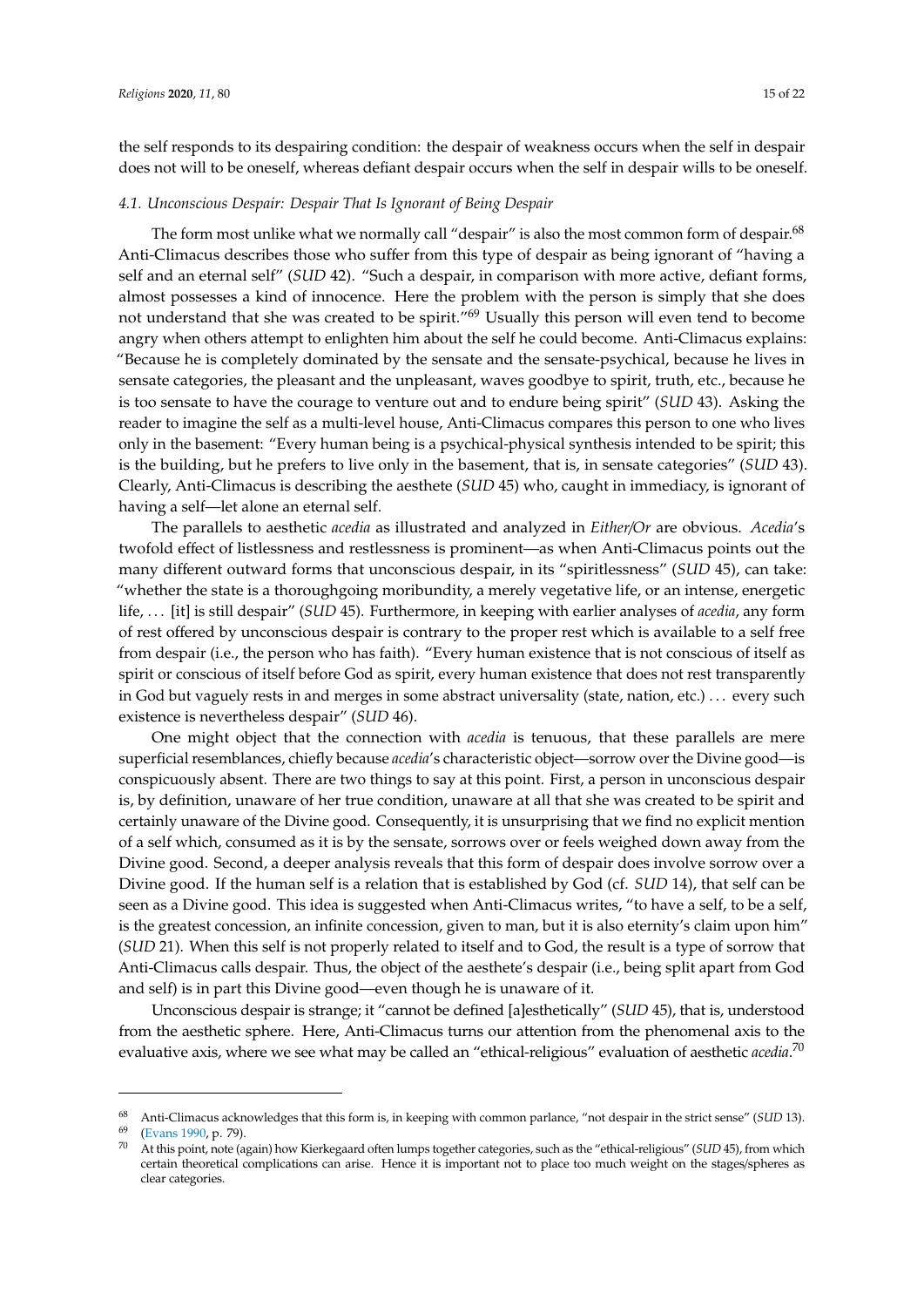From this perspective, it is clear why this strange state is yet despair. "It would be stupid to deny," says Anti-Climacus, that, from the aesthetic perspective, "the natural man can and does lead a life very rich in [a]esthetic enjoyment" (*SUD* 45). Yet an aesthetic evaluation of aesthetic *acedia* is by itself insufficient for fully explaining the badness of *acedia*. "[T]he [a]esthetic category of spiritlessness does not provide the criterion for what is and what is not despair; what must be applied is the ethical-religious category: spirit or, negatively, the lack of spirit, spiritlessness" (*SUD* 45–46). So we move up.

## *4.2. Despair of Weakness: In Despair Not to Will to Be Oneself*<sup>71</sup>

All forms of despair from this point on are conscious despair, in greater or lesser degrees.<sup>72</sup> Despair of weakness comes in two distinct varieties, the first of which is less severe: *despair over the earthly or over something earthly* (*SUD* 50ff.) and *despair of the eternal or over oneself* (*SUD* 60ff.). We will discuss these in turn.

## 4.2.1. Variety 1

Though in conscious despair, the self in the first variety of despair of weakness is very similar to that in unconscious despair. He lives in immediacy and deals in the dialectics of pleasant/unpleasant and good luck/bad luck (*SUD* 51). Those who are more purely immediate place their identity in external things like wealth and reputation (*SUD* 53). These people fall into despair when they lose a particular earthly thing and despair over that particular loss. Those who are more reflective place their identity in their capacities and talents, which are less external but still earthly; here one despairs "not just of this or that, but over the whole of earthly goods" (*SUD* 60).<sup>73</sup> Anti-Climacus claims that despair of weakness over the earthly, in either of its severities, "is the most common form of despair" (*SUD* 57).<sup>74</sup>

With this despair of weakness over the earthly, Anti-Climacus is describing yet another form of aesthetic *acedia*, very similar to the sort of reflective aesthetic *acedia* exhibited by the reflective aesthete A in EO, who is aware of and aims to cancel his boredom. This form of aesthetic *acedia* requires a higher level of consciousness. Here, one is conscious of one's despair, and to some degree conscious of oneself as spirit, but lacks an "infinite consciousness of the self" (*SUD* 50). The fact that this person lives a life of immediacy and mistakenly identifies her self in terms of external criteria ensures that she remains within the aesthetic sphere. Furthermore, it is her low level of consciousness regarding her self (a Divine good established by God) that produces the despair.

#### 4.2.2. Variety 2

Despair of weakness's second variety (*SUD* 60ff.) is more severe and rarer (*SUD* 63): *despair of the eternal [and] over oneself*. <sup>75</sup> "This despair," Anti-Climacus remarks, "is a significant step forward. If the

<sup>71</sup> Pieper [\(Pieper](#page-21-1) [1986;](#page-21-1) [Pieper](#page-21-2) [1952\)](#page-21-2) and [DeYoung](#page-20-5) [\(2015\)](#page-20-5) both hint at the connections between this form of despair and *acedia*, but no one seems to have spelled out the relation in much detail.

<sup>72</sup> In order to be conscious of being in despair, Anti-Climacus thinks that the self needs to know what despair is and needs to have a certain level of self-understanding. Both of these elements of knowledge, however, come in degrees (cf. [Evans](#page-20-19) [1990,](#page-20-19) p. 78); so one can experience this form of despair without a perfect understanding of despair or of oneself. Anti-Climacus also mentions that this form is more intensive than the preceding form of despair because the self has a higher degree of self-consciousness (*SUD* 48). Nevertheless, this despair is a step closer to the cure, since it is at least conscious of being in despair.

<sup>73</sup> The reader will notice that this analysis closely parallels that of the judge in *Either*/*Or* II.

<sup>74</sup> This apparently contradicts what Anti-Climacus claims earlier (*SUD* 45), that unconscious despair, "This form of despair (ignorance of it) is the most common in the world." There are two possible explanations. Either Anti-Climacus is restricting the scope of his later claim (*SUD* 57) to the kinds of despair that are recognized in common parlance as despair, in which case unconscious despair would be excluded from consideration; or perhaps Anti-Climacus means to include unconscious despair in his later claim, which he characterizes as "Despair over the earthly or over something earthly" (*SUD* 56).

Here, Anti-Climacus draws our attention to his use of 'of' in the phrase "despair of the eternal." In a footnote, he explains that what we despair over is the occasion that makes us fall into despair and can be any number of things (e.g., a bad investment, a failed marriage, etc.). On the other hand, what we despair of is "that which, rightly understood, releases us from despair: of the eternal, of salvation, of our own strength, etc." (*SUD* 61). Part of what makes these lower forms of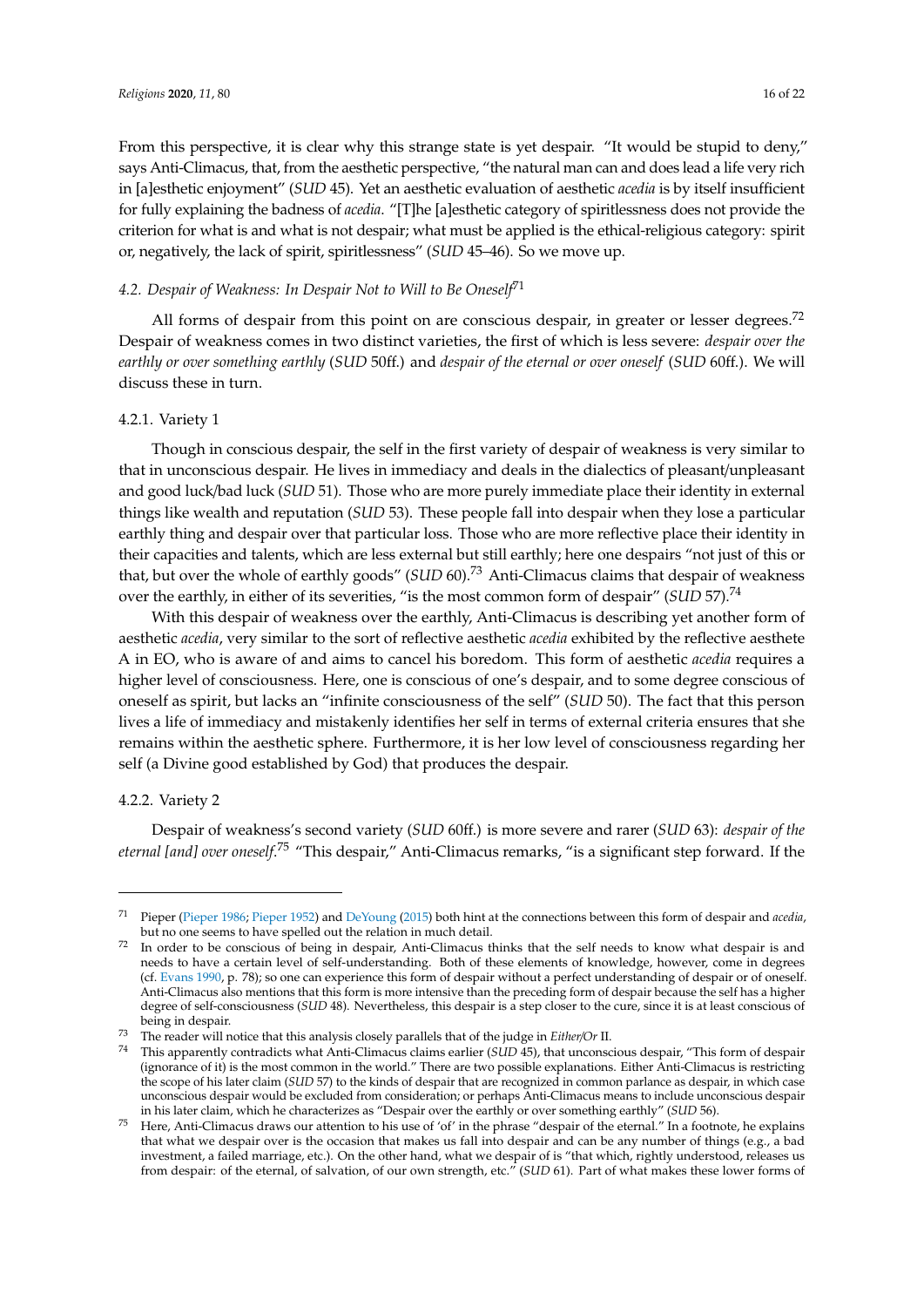preceding despair was *despair in weakness*, then this is *despair over his weakness*, while still remaining in the category" (*SUD* 61). He who despairs *of* the eternal "himself understands that it is weakness to make the earthly so important, that it is weakness to despair" (*SUD* 61), yet he remains frozen in place. "[I]nstead of definitely turning away from despair to faith and humbling himself under his weakness, he entrenches himself in despair and despairs over his weakness" (*SUD* 61). In one sense it is similar to defiant despair, since "this new despair comes from the self" rather than seemingly "from the outside" as when one loses earthly goods (*SUD* 62). It is still, however, classified as a despair of weakness because of the nature of the response. It is how one might react as a son who is disinherited by his father: "the self does not want to acknowledge itself after having been so weak . . . in despair it does not wish, so to speak, to hear anything about itself" (*SUD* 62). This response is far from defiantly willing to be a self.<sup>76</sup>

With this form of despair, we find Anti-Climacus' description of ethical *acedia*—i.e., ethical acedia as diagnosed from the religious sphere (see Figure [1\)](#page-2-0). With a higher consciousness of self, this person has moved out of the aesthetic category of immediacy and seeks to become a unified self—the hallmark of the ethical sphere—yet fails to become a self. The resulting state is psychological tension. On the one hand, there "sits the self, so to speak, watching itself, preoccupied with . . . not willing to be itself"; on the other hand, such preoccupation means the self is "yet being self enough to love itself" (*SUD* 63). No longer an aesthete in immediacy, Anti-Climacus calls this state "inclosing reserve" [*Indesluttethed*] . . . which is the very opposite of immediacy (*SUD* 63).<sup>77</sup> In this state, one hides one's despair while carrying on with the externals of life like everything is normal.<sup>78</sup> "The self-inclosing despairing person goes on living *horis succesivis* [hour after hour]: even if not lived for eternity, his hours have something to do with the eternal and are concerned with the relation of his self to itself—but he never really gets beyond that" (*SUD* 64).

Anti-Climacus intimates that this form of despair marks an important point of transition—either to deeper forms of despair or to faith. One can think of this kind of despair as a crossroads of "inclosing reserve" [*Indesluttethed*'s crossroads], whereby the self—"if it does not stop there and just mark time on the spot" (*SUD* 65)—may feel inclined to choose one of three paths. Going forward, if he does not move on to the first path, "the right road to faith" (*SUD* 65), the other paths both lead to worse forms of despair. Second, this kind of despair can intensify and become defiant despair, considered in the next section. Third, this kind of despair can "break through and destroy the outward trappings in which such a despairing person has been living out his life as if in an incognito" (*SUD* 65). With respect to this third path, Anti-Climacus continues, it ultimately branches into two, both of which involve an extreme form of restlessness that is characteristic of *acedia*:

a person in this kind of despair will hurl himself into life, perhaps into the diversion of great enterprises; he will become a restless spirit whose life certainly leaves its mark, a restless spirit who wants to forget . . . Or he will seek oblivion in sensuality, perhaps in dissolute living; in despair he wants to go back to immediacy, but always with the consciousness of the self he does not want to be.

(*SUD* 65–66)

despair so problematic, says Anti-Climacus, is that a person "so passionately and clearly sees and knows over what he despairs, but of what he despairs evades him" (*SUD* 61).

 $76$  In Anti-Climacus' own words, "this new despair comes from the self, indirectly-directly from the self, as the counter-pressure (reaction), and it thereby differs from defiance, which comes directly from the self" (*SUD* 62).

<sup>77</sup> The Hongs translate this as "inclosing reserve," but as Evans has noted it literally means "shut-up-ness": "Such a person may be outwardly well-adjusted and sociable, but the outwardness is only a 'false door' that the true self hides behind" [\(Evans](#page-20-19) [1990,](#page-20-19) pp. 80–81). One wonders whether "becoming withdrawn" might also be an appropriate rendering.

<sup>78</sup> Here, "our man in despair is sufficiently self-inclosed to keep this matter of the self away from anyone who has no business knowing about it—in other words, everyone—while outwardly he looks every bit 'a real man.' He is a university graduate, husband, father, even an exceptionally competent public officeholder, a respectable father, pleasant company, very gentle to his wife, solicitude personified to his children. And Christian?—Well, yes, he is that, too, but prefers not to talk about it, although with a certain wistful joy he likes to see that his wife is occupied with religion to her upbuilding" (*SUD* 63–64).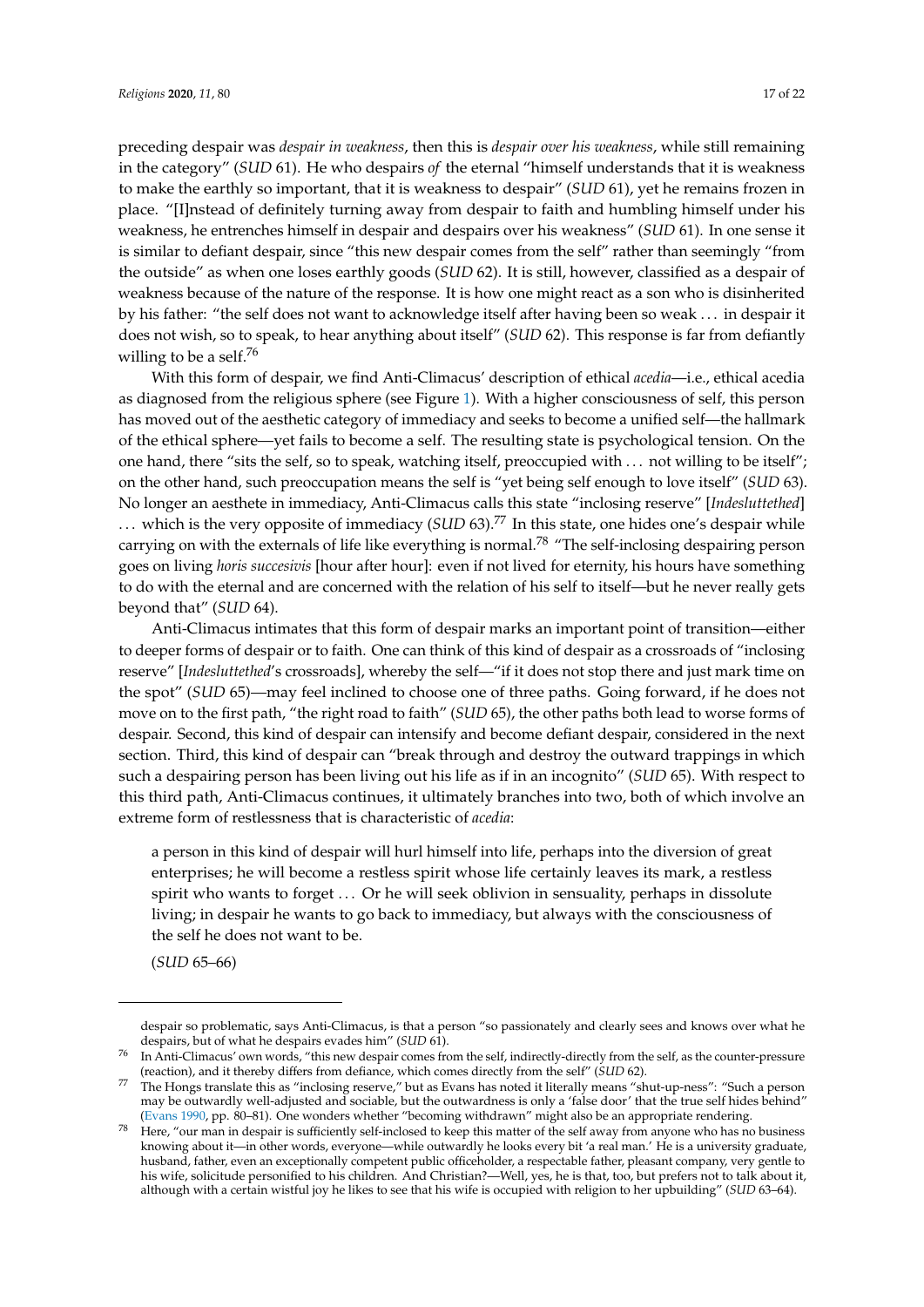Either branch on this third path returns the self to the aesthetic sphere: one either seeks fulfillment in one's own accomplishments or seeks oblivion in sensuality, but in both the self wants to ignore the eternal.<sup>79</sup> Clearly a descent to the aesthetic sphere will not leave the self unmarked; it still has some higher degree of self-knowledge, "always with the consciousness of the self he does not want to be" (*SUD* 66)—and indeed, in his weakness, cannot bring himself to be. Hence this is far more damaging to one's soul than unconscious despair simply, because it heightens one's culpability. (And hence Anti-Climacus' disclaimer that "No despair is entirely free of defiance" (*SUD* 50).) Despite the self's descent to the aesthetic sphere, this state must nevertheless be recognized as a kind of ethical *acedia*; even though one attempts to solve one's despair by aesthetic means, one does so from a place of willful ignorance of the eternal.<sup>80</sup>

It is possible that a religious *acedia* may also be found lurking in the despair of weakness of the eternal (60ff.) which we have been discussing. One might argue the following way. Just as, by taking the third path at *Indesluttethed*'s crossroads, ethical *acedia* can manifest as a return to the aesthetic sphere, so religious *acedia* can manifest as a return to the ethical sphere. The person of faith in the religious sphere, in contrast to the despairing person, "definitely turn[s] away from despair to faith and humbl[es] himself under his weakness" (*SUD* 61). Supposing that, even in the religious sphere, the person of faith is presented with fresh opportunities to realize her own weakness, she faces the decision all over again: she can remain in a state of humility and faith, or she can fall into despair over her weakness, which would involve a return to the ethical sphere.<sup>81</sup> Perhaps this is what Anti-Climacus has in mind in Part Two with the sin of despairing over one's sin (*SUD* 109ff.).<sup>82</sup>

#### *4.3. Defiant Despair: In Despair to Will to Be Oneself*

With the next form of despair—defiant despair—we encounter a more intensive despair which requires the will's active participation. While it is true that "No despair is entirely free of defiance" (*SUD* 50), defiant despair is characterized by its defiance. Rather than passive lack of willing ("not to will to be oneself", whether velleity or abulia as in *acedia*'s first effect, listlessness), it is active willfulness ("to will to be oneself"). Indeed, one arrives here via the second path at *Indesluttethed*'s crossroads: no longer in immediacy, the self in inclosing reserve is the subject of despair which intensifies to become defiant despair. Defiant despair, Anti-Climacus says, is "really despair through the aid of the eternal," albeit "the despairing misuse of the eternal within the self" (*SUD* 67). Rather than taking the first path, where "also through the aid of the eternal ... the self has the courage to lose itself in order to win itself" (*SUD* 67; cf. Mt. 16.26, Mk. 8.36), the self in defiant despair "is unwilling to begin with losing itself but wills to be itself" (*SUD* 67).

These branches parallel neatly with acedia's twofold effect: producing either a restless person, who desires to make some sort of impression or just to forget, or a person who seeks an improper rest in the form of a return to a lower self. Either way, the self here never attains true rest in God (cf. *SUD* 49).

 $80$  We see another kind of ethical acedia when the self remains at these crossroads, remains in the ethical sphere. For this self, "who in his inclosing reserve marks time on the spot" (*SUD* 66) and who "entrenches himself in despair and despairs over his weakness" (*SUD* 61), there are two possible outcomes. The greatest danger is suicide, for the self isolates itself from others; otherwise, the completely inclosed person may confide his weakness to someone, though suicide still presents a danger (*SUD* 66). There is yet another connection to acedia here in the unfortunate, perhaps surprising, association between monastic *acedia* and suicide. As one historian remarks, "A melancholy leading to desperation, and known to theologians under the name of 'acedia,' was not uncommon in monasteries, and most of the recorded instances of mediæval suicides in Catholicism were by monks" [\(Lecky](#page-21-17) [1869,](#page-21-17) pp. 55–56).

<sup>&</sup>lt;sup>81</sup> The robustness of this possibility seems to hinge upon both (a) what one's theological commitments will permit and (b) just what one makes of the religious sphere (i.e., what is it to *definitely* turn away from despair?).

<sup>&</sup>lt;sup>82</sup> No doubt the comparisons are getting more and more complex the higher one goes, but this is no fault of Kierkegaard. This complexity arises from the Christian tradition itself, which, as we discussed in Section [1,](#page-0-0) identified *acedia* as a capital vice—associating it with numerous "offspring" vices. Thus, complexity arises in Anti-Climacus' analysis because going further up the degrees of despair, it is more difficult to tell whether he is describing phenomena the tradition identifies as *acedia* proper or one of *acedia*'s daughter vices. So, while Anti-Climacus may in his psychological analysis of despair include these further vices of *acedia* along with *acedia* proper within a single kind of despair, we can still conceptually distinguish between them and note that *acedia* proper serves as the origin for these others. Returning to where we left off, then, it becomes easier to digest how the higher, more willful kinds of despair are still, at their roots, kinds of *acedia*.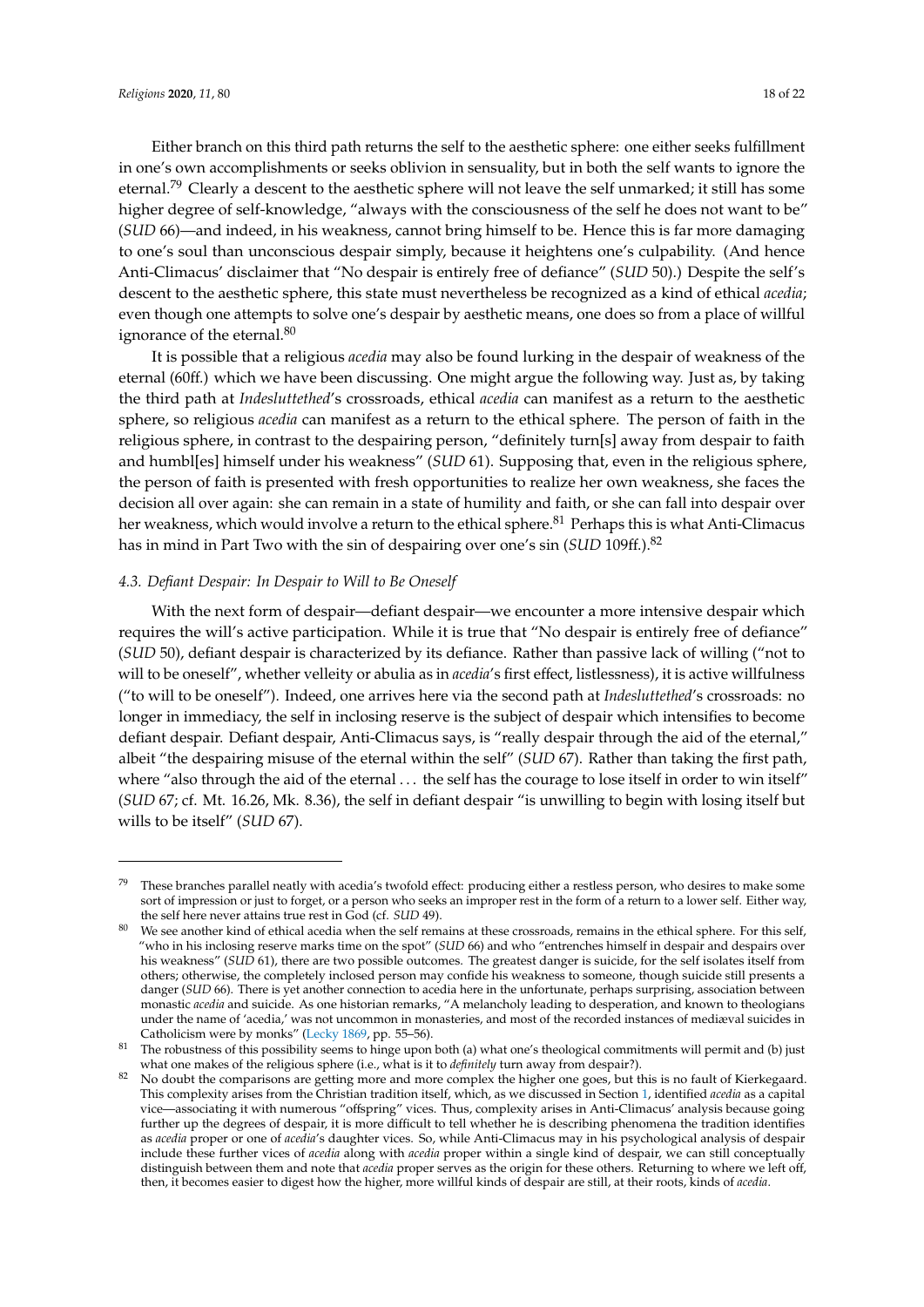What is this self it wills to be? Certainly not the self given to him: no, "he himself wants to compose his self" (*SUD* 68). At this level of despair, the self is more conscious of "what despair is and that one's state is despair" (*SUD* 67); likewise, the self is more conscious that it is an infinite self. "This infinite self, however, is really only the most abstract form, the most abstract possibility of the self" (*SUD* 68). Here the self imagines, in its own estimation, what perfect self it could be—yet with no input from its Creator, "severing the self from any relation to a power that has established it, or severing it from the idea that there is such a power" (*SUD* 68). Instead, it "wants to be master of itself or to create itself, to make his self into the self he wants to be" (*SUD* 68). Once again, cases of defiant despair come in degrees of severity.<sup>83</sup> In less severe cases, the self is an "*acting self*," actively courting "imaginative constructions" of itself. In more severe cases, the (apparently more mature) self is "acted upon" and passively hindered by the temporal;<sup>84</sup> overestimating this or that temporal difficulty or imperfection, it despairs of the eternal's help and consolation (*SUD* 70). In both, however, the self wills to be oneself.<sup>85</sup>

We believe, especially considering the heightened awareness, and subsequent rejection, of the infinite self as given by an eternal Sovereign power, that this level of defiant despair approaches the mortal sin of *acedia*. *Acedia* is a mortal sin, properly speaking, when it is "complete" [*perfecta*]—i.e., when one's reason has consented to the act (*ST* II.II.35.3.*co*).<sup>86</sup> When this happens, reason "consents in the dislike, horror and detestation of the Divine good, on account of the flesh utterly prevailing over the spirit" (*ST* II.II.35.3.*co*). Anti-Climacus himself seems to affirm the distinction when he says, in his discussion of the connection between despair and sin, "sin is not the turbulence of flesh and blood, but is the spirit's consent to it" (*SUD* 82).

It is difficult to say whether with this *acedia* one properly inhabits the religious sphere—especially Religiousness B (cf. *CUP* 555ff.)—nevertheless, we shall use the nomenclature religious *acedia* to describe *acedia* at the level of defiant despair. It must be said, however, that not all instances of religious *acedia* are mortal sin. As Thomas acknowledges, *acedia* is found even in "perfected men": "In saintly men one finds some incomplete movements of acedia, which nonetheless do not reach all the way to the consent of reason" (*ST* II.II.35.3.*ad*3). This is perhaps the case with the possible religious *acedia* we discussed earlier with respect to despair of weakness; its being a venial sin, "a mere beginning of sin in the sensuality alone, without attaining to the consent of reason" (II.II.35.3.*co*), would explain why it is better classified as weakness than as defiance.

## *4.4. Demonic Despair: In Despair to Will to Be One's Own Self*<sup>87</sup>

Demonic despair is intensified defiant despair, at the highest level of consciousness, aware of God and of his self as given by God, but utterly rejecting the whole thing. "Himself is what he wills to be. He began with the infinite abstraction of the self, and now he has finally become so concrete that it would be impossible to become eternal in that sense; nevertheless, he wills in despair to be himself" (*SUD* 72). The self here becomes sour and enraged.<sup>88</sup> It seems entry to demonic despair comes via that defiant despair which despairs of the eternal. Wishing to transcend the temporal, he is nevertheless

This division into less and more severe defiant despair parallels the preceding tier, despair of weakness, with its division of despairing over the earthly and despairing of the eternal, respectively.

<sup>84</sup> Though it seems less defiant, here the self is being "*acted upon*" by the temporal because it is more drawn to the eternal. A refusal of the eternal's help despite this marks this state as more defiant.

<sup>&</sup>lt;sup>85</sup> Anti-Climacus explains, "But this is also a form of the despair, to be unwilling to hope in the possibility that an earthly need, a temporal cross, can come to an end. The despairing person who in despair wills to be himself is unwilling to do that." (*SUD* 70–71).

Otherwise, "if the sin be a mere beginning of sin in the sensuality alone, without attaining to the consent of reason" (II.II.35.3.*co*), then it is merely a venial sin.

<sup>87</sup> To borrow a locution from Jeff Hanson. Although Anti-Climacus uses the same for this as with the other kinds of defiant despair—"despair to will to be oneself" (*SUD* 68)—it is clear that he has in mind something quite strong. Instead of "oneself", abstractly, the self wills to be "himself" concretely (*SUD* 72).

<sup>88</sup> Curiously, Wenzel points to a common Scholastic pseudo-etymology for *acedia* which had impact on the tradition: *acidus* ("sour"), at one time its "standard derivation" [\(Wenzel](#page-21-3) [1960,](#page-21-3) p. 54).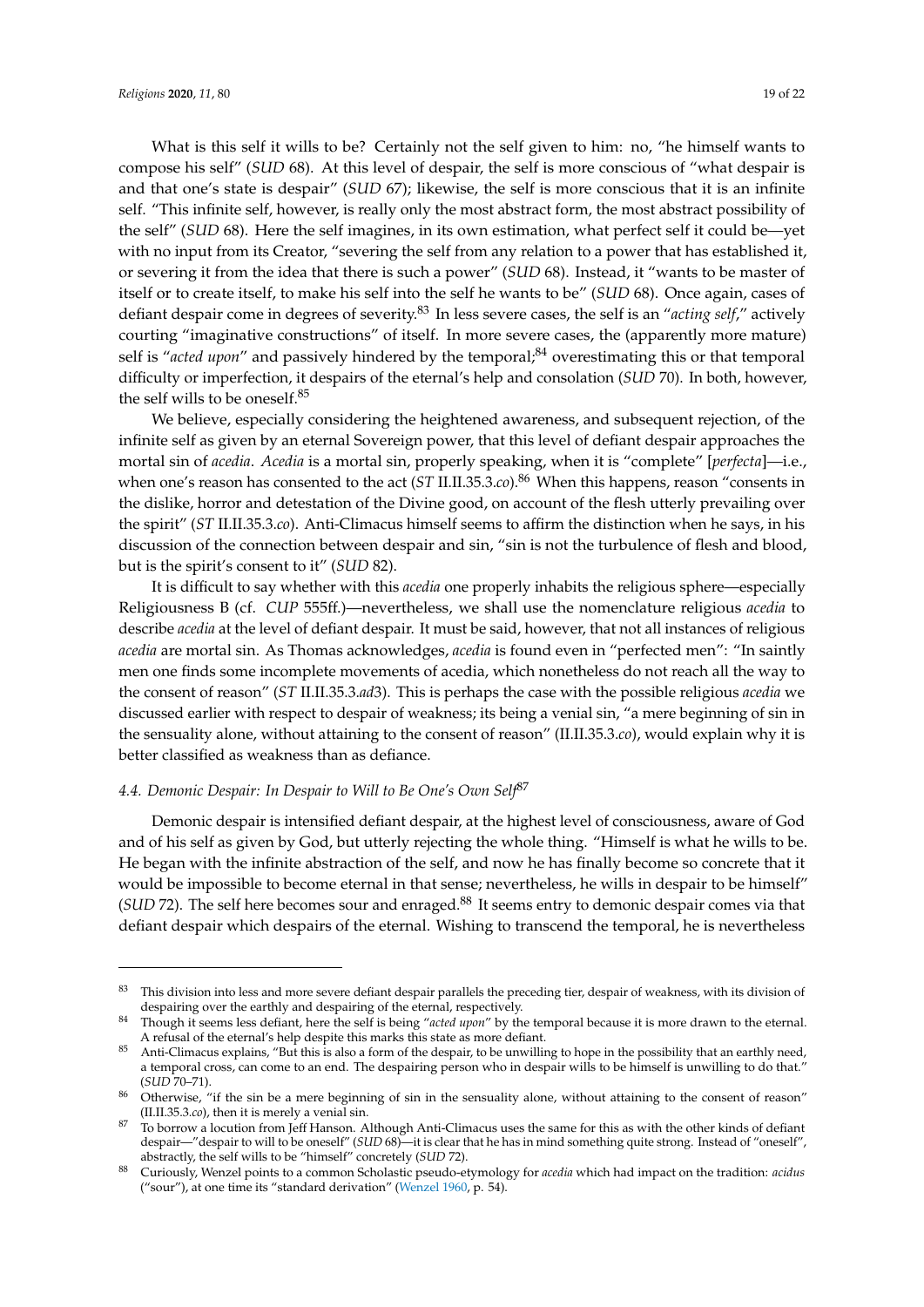hampered by some particular pain or distress "that does not allow itself to be taken away from or separated from his concrete self" (*SUD* 72) And so he obsesses over this torment until finally it becomes a demonic rage. "Once he would gladly have given everything to be rid of this agony, but he was kept waiting; now it is too late" (*SUD* 72). Here, *Indesluttethed* becomes so inclosing, so reserved, it "could be called an inwardness with a jammed lock" (*SUD* 72). Such a picture of active and informed rejection of the Divine good in exchange for one's own self can be nothing short of the mortal sin of *acedia*.

## <span id="page-19-0"></span>**5. Conclusions**

We began this paper by pointing out that numerous connections have been made between Kierkegaardian concepts and the capital vice of *acedia*, and that there is a need for clarity and consensus in the project. We have taken a small step toward this goal by looking at two of Kierkegaard's texts which offer the most direct parallels with *acedia*. In *Either*/*Or*, we saw that the notions of *Tungsind* and *Kjedsommelighed* seemed to capture all of the important features of the traditional conception of *acedia*. Similarly, the various forms of despair in *The Sickness Unto Death* captures those important features as well. While the parallels are strong in each case, it might seem that we have merely contributed to the disarray that has characterized the project of bringing Kierkegaard into conversation with the traditional view of *acedia*.

There are two things to be said at this point. First, as this paper has revealed, a certain level of disarray is appropriate. Kierkegaard is clearly addressing the phenomenon of *acedia* in different ways and with different terminology. Second, this disarray is precisely what makes Kierkegaard's view of *acedia* so insightful and illuminating. He does not examine the phenomenon from one perspective and then move on. Instead, he recognizes the complexities of *acedia* and seeks to appreciate them in his analysis. Part of the genius of Kierkegaard is to examine different spheres of life from the inside, granting them a kind of integrity without simply reducing them to another sphere's analysis. The *acedia* found in each sphere is similar. Kierkegaard helps us see the perspectival nature of *acedia* by examining each form on its own terms and from higher spheres. Thus, Kierkegaard's analysis helps us avoid the temptation of reducing the morally and experientially complex *acedia* into a single phenomenon which fails to do justice to the diverse manifestations.

Thus, in *Either*/*Or* we encounter a brilliant depiction of the phenomenon as it appears in the aesthetic life (Part I) and an ethical analysis of that depiction (Part II). Then, in *The Sickness Unto Death*, Anti-Climacus presents religious analyses of the phenomenon in each sphere of life. He elucidates an aesthetic version of *acedia* in two forms of despair: despair that is ignorant of being despair and the first variety of despair in weakness. The second variety of despair in weakness provides an analysis of *acedia* as it can appear in the ethical or religious spheres. The presence of faith is the criterion for determining which type of *acedia* is present: if the despair comes after the state of faith, it is religious *acedia*. While each analysis is important, Kierkegaard gives us reason to prioritize the last. In discussing the idea of spiritlessness in *The Sickness Unto Death*, Anti-Climacus makes the following remarks:

the [a]esthetic conception of spiritlessness by no means provides the criterion for judging what is despair and what is not, which, incidentally, is quite in order, for if what is spirit cannot be defined [a]esthetically, how can the [a]esthetic answer a question that simply does not exist for it . . . No, the [a]esthetic category of spiritlessness does not provide the criterion for what is and what is not despair; what must be applied is the ethical-religious category. (*SUD* 45)

Thus, while the earlier analyses contain important insights, only the perspective represented by Anti-Climacus can analyze the phenomenon of *acedia* in all its manifestations.

In conclusion, Kierkegaard's perspectival discussions of *acedia* make an important contribution to our understanding of this perennial topic for two reasons. First, Kierkegaard fills a lacuna in the conceptual analysis by exploring the ways in which *acedia* appears outside the religious life. For the Desert Fathers and for Aquinas, discussions of *acedia* were limited to the struggles of believers. Second,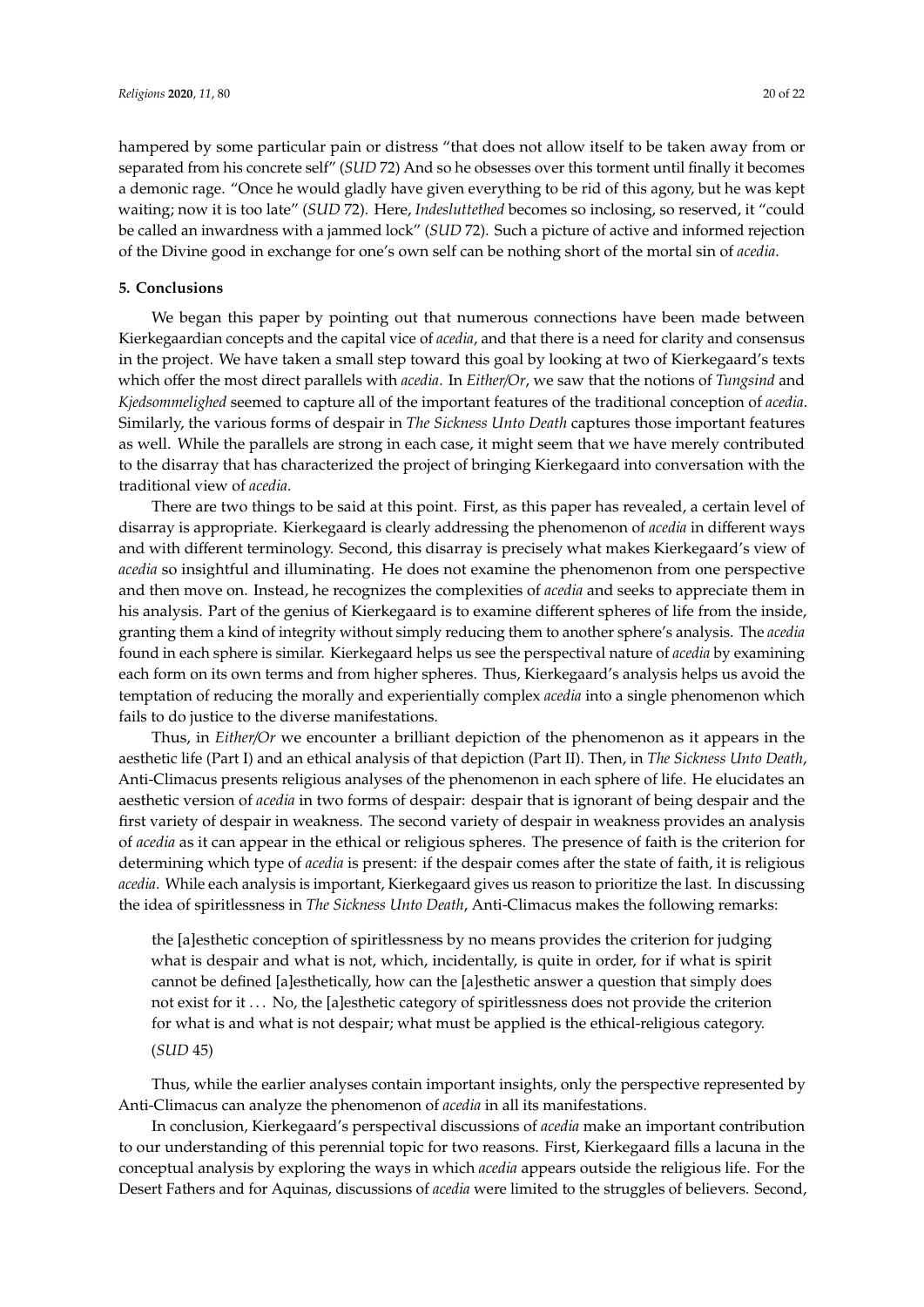the perspectival character of Kierkegaard's analysis gives us a much better understanding of the phenomenon. This feature of his account can be extremely helpful in our attempts to counsel those who are in the grip of this destructive vice.<sup>89</sup>

**Author Contributions:** Conceptualization, J.B., B.D. and D.M.; writing—original draft preparation, B.D., J.B. and D.M.; writing—review & editing, D.M., J.B. and B.D. All authors have read and agreed to the published version of the manuscript.

**Funding:** This research received no external funding.

**Acknowledgments:** The authors wish to express gratitude to C. Stephen Evans for comments on earlier versions of this paper and for his several graduate seminars on Kierkegaard.

**Conflicts of Interest:** The authors declare no conflict of interest.

#### **References**

- <span id="page-20-12"></span>Aquinas, Thomas. 1947. *Summa Theologica of Saint Thomas Aquinas*. 5 vols. Trans. Fathers of the English Dominican Province. New York: Benziger Bros. Press.
- <span id="page-20-13"></span>Bloomfield, Morton W. 1952. *The Seven Deadly Sins: An Introduction to The History of A Religious Concept, With Special Reference To Medieval English Literature*. East Lansing: Michigan State College Press.
- <span id="page-20-6"></span>Cappelørn, N. J. 2008. Spleen Essentially Canceled—Yet a Little Spleen Retained. Translated by K. Brian Söderquist. In *Ethics, Love, and Faith in Kierkegaard*. Edited by Edward F. Mooney. Bloomington: Indiana University Press.
- <span id="page-20-0"></span>Cassian, John. 1894. Institutes of the Coenobia. Translated by Edgar C. S. Gibson. In *A Select Library of Nicene and Post-Nicene Fathers of the Christian Church*. Second Series; New York: Christian Literature, Volume 11.
- <span id="page-20-2"></span>Colón, Susan E. 2011. 'This Twittering World': T. S. Eliot and Acedia. *Religion and Literature* 43: 69–90.
- <span id="page-20-10"></span>DeYoung, Rebecca Konyndyk. 2009. *Glittering Vices: A New Look at the Seven Deadly Sins and Their Remedies*. Grand Rapids: Brazos Press.
- <span id="page-20-5"></span>DeYoung, Rebecca Konyndyk. 2015. The Roots of Despair. *Res Philosophica* 92: 829–54. [\[CrossRef\]](http://dx.doi.org/10.11612/resphil.2015.92.4.2)

<span id="page-20-4"></span>Eliot, T. S. 1948. *Four Quartets*. London: Faber and Faber. First published 1943.

<span id="page-20-3"></span>Eliot, T. S. 1935. *Murder in the Cathedral*. New York: Harcourt Brace and Company.

<span id="page-20-19"></span>Evans, C. Stephen. 1990. *Søren Kierkegaard's Christian Psychology*. Grand Rapids: Zondervan.

- <span id="page-20-7"></span>Ferguson, Harvie. 1994. *Melancholy and the Critique of Modernity: Søren Kierkegaard's Religious Psychology*. New York: Routledge.
- <span id="page-20-16"></span>Furtak, Rick Anthony. 2009. Marcus Aurelius: Kierkegaard's Use and Abuse of the Stoic Emperor. In *Kierkegaard Research: Sources, Reception, and Resources. Volume 3: Kierkegaard and the Roman World*. Edited by Jon Stewart. Farnham: Ashgate Publishing.

<span id="page-20-18"></span><span id="page-20-11"></span>Gregory, Pope St., the Great. 1844. *Moralia in Iob*. Translated by John Henry Parker. Oxford: Oxford University Press.

- Harmless, S. J. William. 2004. *Desert Christians: An Introduction to the Literature of Early Monasticism*. Oxford: Oxford University Press.
- <span id="page-20-17"></span>Harries, Karsten. 2010. *Between Nihilism and Faith: A Commentary on Either*/*Or*. Kierkegaard Studies: Monograph Series; Edited by Niels Jørgen Cappelørn and Hermann Deuser. Berlin: De Gruyter.
- <span id="page-20-1"></span>Huxley, Aldous. 1928. Accidie. In *On the Margin: Notes and Essays*. London: Chatto and Windus, pp. 18–25. First published 1923.
- <span id="page-20-9"></span>Kierkegaard, Søren. 1980. *The Sickness Unto Death*. Translated by Howard V. Hong, and Edna H. Hong. Princeton: Princeton University Press.
- <span id="page-20-14"></span>Kierkegaard, Søren. 1987a. *Either*/*Or: Part I*. Translated by Howard V. Hong, and Edna H. Hong. Princeton: Princeton University Press.
- <span id="page-20-15"></span>Kierkegaard, Søren. 1987b. *Either*/*Or: Part II*. Translated by Howard V. Hong, and Edna H. Hong. Princeton: Princeton University Press.
- <span id="page-20-8"></span>Kierkegaard, Søren. 1995. *Works of Love*. Translated by Howard V. Hong, and Edna H. Hong. Princeton: Princeton University Press.

<sup>89</sup> Though we have not addressed it much in this paper, Kierkegaard has much to offer on the topic of the remedies for *acedia*. We hope to consider this aspect of his view in future work.